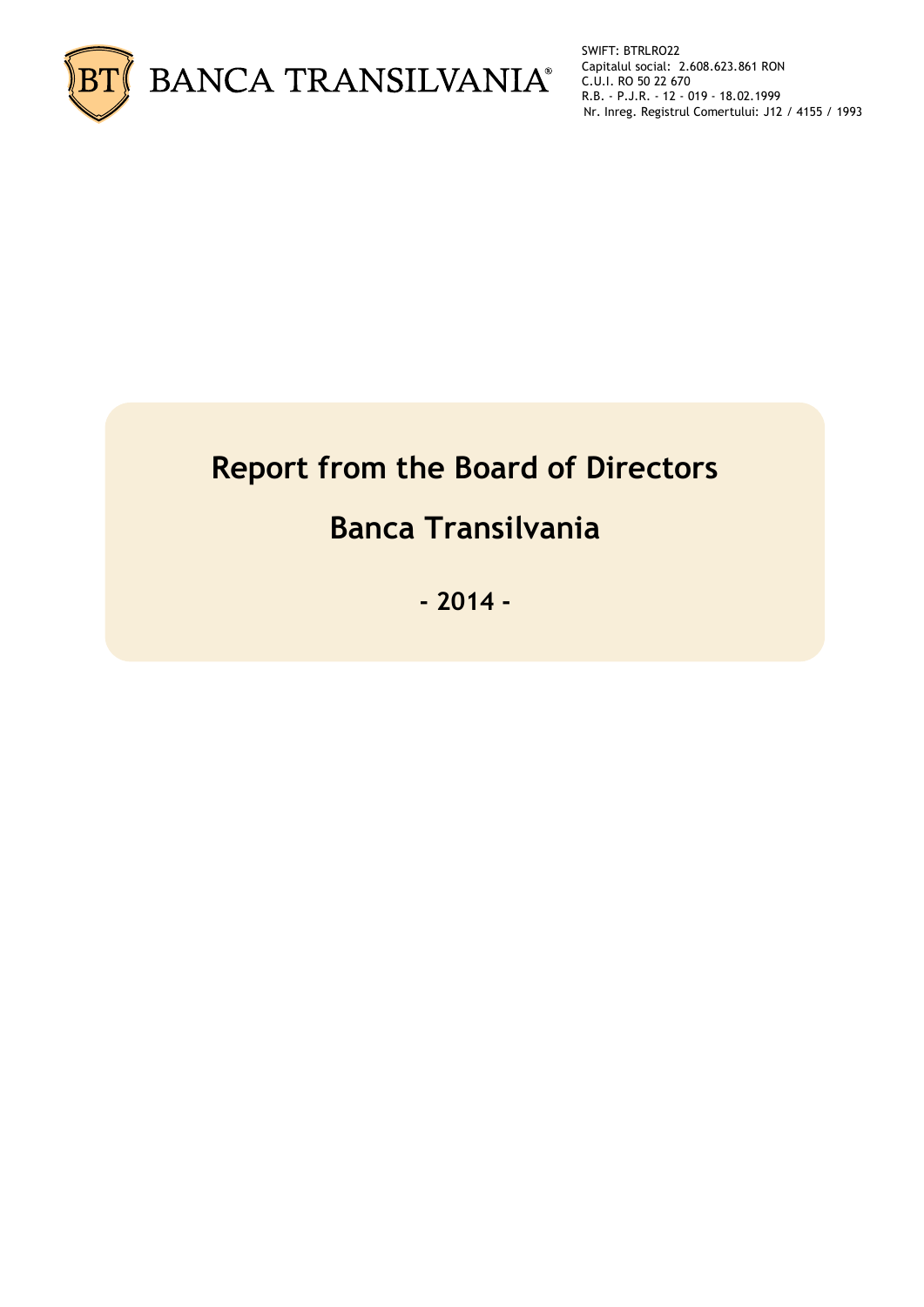# **CONTENT**

| <b>INTRODUCTION</b>                                                        |  |
|----------------------------------------------------------------------------|--|
|                                                                            |  |
|                                                                            |  |
|                                                                            |  |
|                                                                            |  |
|                                                                            |  |
|                                                                            |  |
|                                                                            |  |
| PROPOSALS REGARDING 2014 PROFIT DISTRIBUTION AND SHARE CAPITAL INCREASE 18 |  |
|                                                                            |  |
|                                                                            |  |
|                                                                            |  |
|                                                                            |  |
|                                                                            |  |
|                                                                            |  |
|                                                                            |  |
|                                                                            |  |
|                                                                            |  |
|                                                                            |  |
|                                                                            |  |
|                                                                            |  |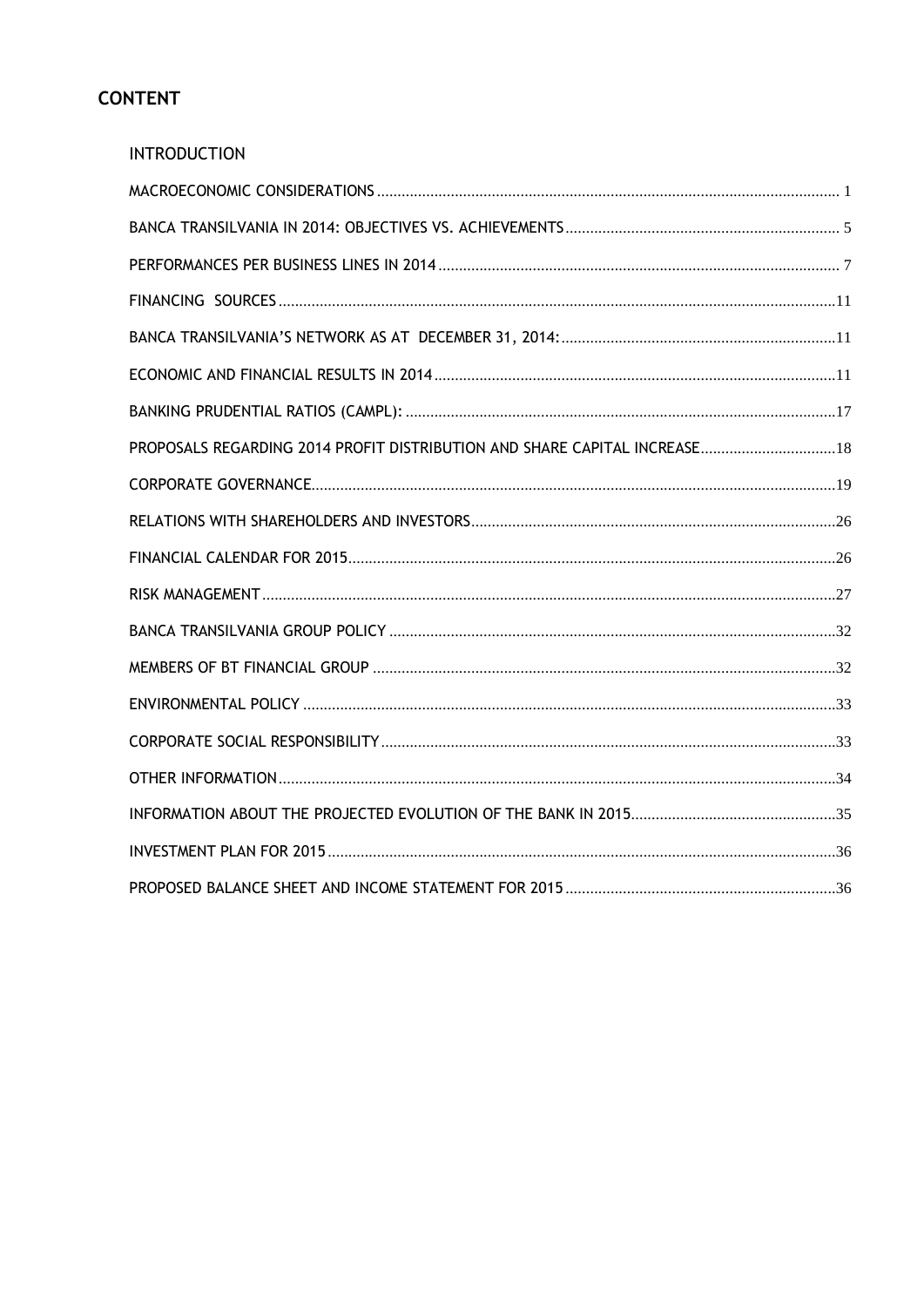#### <span id="page-2-0"></span>**MACROECONOMIC CONSIDERATIONS**

Macro-financial discrepancies, geopolitical tensions/conflicts and crude oil prices drop are a few of the global important events of the year 2014. On the other hand, the annual GDP dynamics in the Eurozone was positive (after 2 years of depreciation), but deflation relapsed in the area by the end of the year within the context of the serious decline in oil prices at international level.

The financial economy background in 2014 was characterised by divergent attitudes and perspectives in terms of monetary policies in the world's main economic blocs. In the United States, FED signed the 3<sup>rd</sup> monetary easing program (QE III) and declared the start of the interest rate stabilisation process in 2015. In the Eurozone, the Central European Bank reduced to 0.05% (minimum historical level) the interest rate within the monetary policy and announced the implementation of new unconventional measures (adopted on the occasion of the first meeting in 2015) to counteract deflation and to support credit and productive investment re-launching in the region.

The European banking sector continued to adjust in 2014, with positive implications in terms of investor confidence (both shares and bonds issued by banks). Thus, European banks continued to restructure their assets (particularly those with high risk degree) and consolidate their own funds (share capital increase operations of over EUR 50 billion through share issues and of EUR 40 billion through convertible bond issues).

Moreover, in 2014 the European Banking Authority and the European Central Bank performed stress tests and assessed the assets quality with respect to European banks.

Stress test results indicate the fact that, in case of the adverse macroeconomic scenario, the capital adequacy ratio at the level of European banks would reduce from 11.1% to 8.5% between 2014-2016 (cumulated impact of 260 basis points), and 24 out of 123 assessed financial institutions would record a capital adequacy ratio below 5.5% in 2016.

In Romania, the adjustment of the banking sector continued in 2014. Following the recommendation of the National Bank of Romania in the first part of the year, banks have accelerated the non-performing loans restructuring process.

**Coordinates of the Romanian economic and banking environment in 2014:**

The dynamics of the Romanian economy tempered in 2014, because of the significant deterioration of net foreign demand within the context of export deceleration and import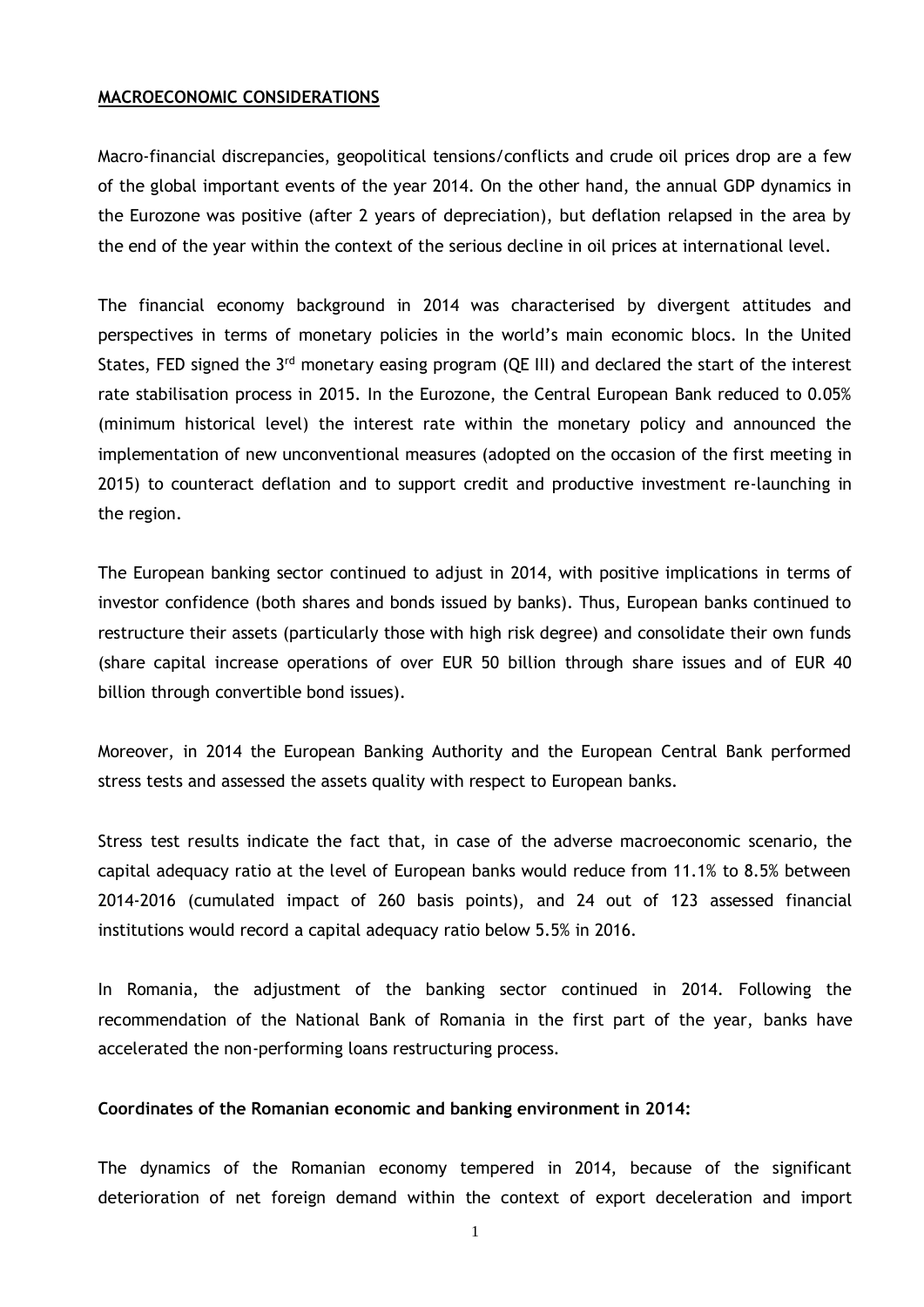acceleration. The contribution of internal demand in GDP dynamics improved considerably in 2014, being determined by the revival of private consumption (annual dynamics of  $-5\%$ , the best from 2008 up to now).

Productive investments (gross fixed capital formation) continued to decrease in 2014, with a slight inflexion in Q3 (quarterly increase of 0.9%, according to the data of the National Statistics Institute).

In terms of aggregate offer, the domestic economy dynamics in 2014 was sustained by the following activity segments: trade/transport/hotels & restaurants, real estate, information and communication technology. The primary sector (agriculture, forestry, fishery) was stagnant, whereas the construction industry depreciated, given the unfavourable evolution of public and private investments.

In the financial economy field, the average annual inflation slowed down to a minimum historical level of 1.07%/year in 2014. This evolution was mainly caused by offer-related factors, within a context characterised by the lack of pressure in terms of demand due to the decrease in productive investments. The prices of food products decreased by 1.63%/year, considering the agricultural production from 2013/2014, but also the sanctions imposed by Russia on EU imports. The prices of non-food products increased by only 2.45% /year, being influenced also by the oil price decline in the second half of the year. Last but not least, the cost of services increased by 3.16%/year.

The recent evolution of international prices for goods, as well as the perspectives concerning the agricultural year 2014/2015, indicate the inflation persistence in 2015 below the level of 2.5% targeted by the National Bank of Romania.



**Source: INSSE**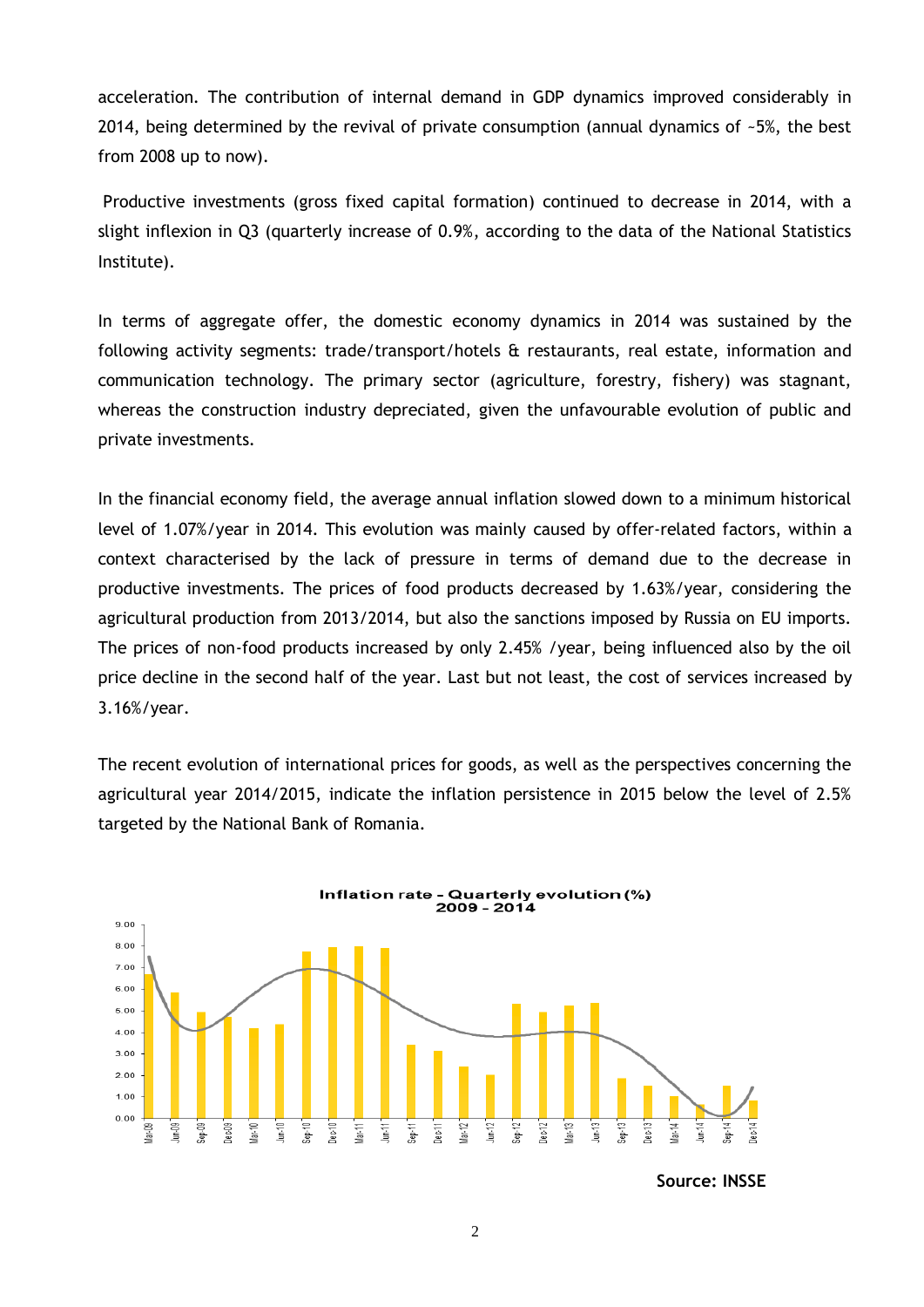The deceleration of inflation and inflationary expectations in the medium term, as well as the improvement in the investment risk perception in Romania (S&P Agency upgraded Romania's investment rating in May 2014) within a context characterized by the decline in lending volumes and productive investments, have determined the National Bank of Romania to continue the monetary policy relaxation in 2014.

In this respect, the NBR reduced the monetary policy interest rate from 4% to 2.75%. Additionally, the NBR decreased the level of the minimum required reserves from 15% to 10% for RON, respectively from 20% to 14% for FCY.

These monetary policy decisions were transposed within the banking sector both in terms of loan & deposit interest rates (decreasing to minimum historical levels),and in terms of liquidity requirements.



#### *Source: NBR*

In 2014, the financial market was influenced by the international macro-financial climate, the regional geopolitical tensions (the crisis in Ukraine) and the national macroeconomic developments, a notable aspect being the resistance to the electoral context in autumn, notably the presidential elections in Romania.

The foreign currency market was marked by a relatively stable evolution of the EUR/RON exchange rate: average level of 4.4446 in 2014, 0.6% higher compared to 2013. At the end of 2014, the official exchange rate EUR/RON (NBR) levelled 4.4821, 0.1% lower compared to the similar period of 2013.

The average USD/RON exchange rate was of 3.3487 in 2014, 0.6% higher compared to 2013. At the end of 2014, the USD/RON exchange rate communicated by the NBR was of 3.6868, 13.3% higher vs. 31.12.2013. This evolution was determined by the appreciation of the US dollar against the Euro in 2014, in the context of the monetary policy discrepancies (USA vs. Eurozone). The USD/RON exchange rate is a cross rate between EUR/RON and EUR/USD rates.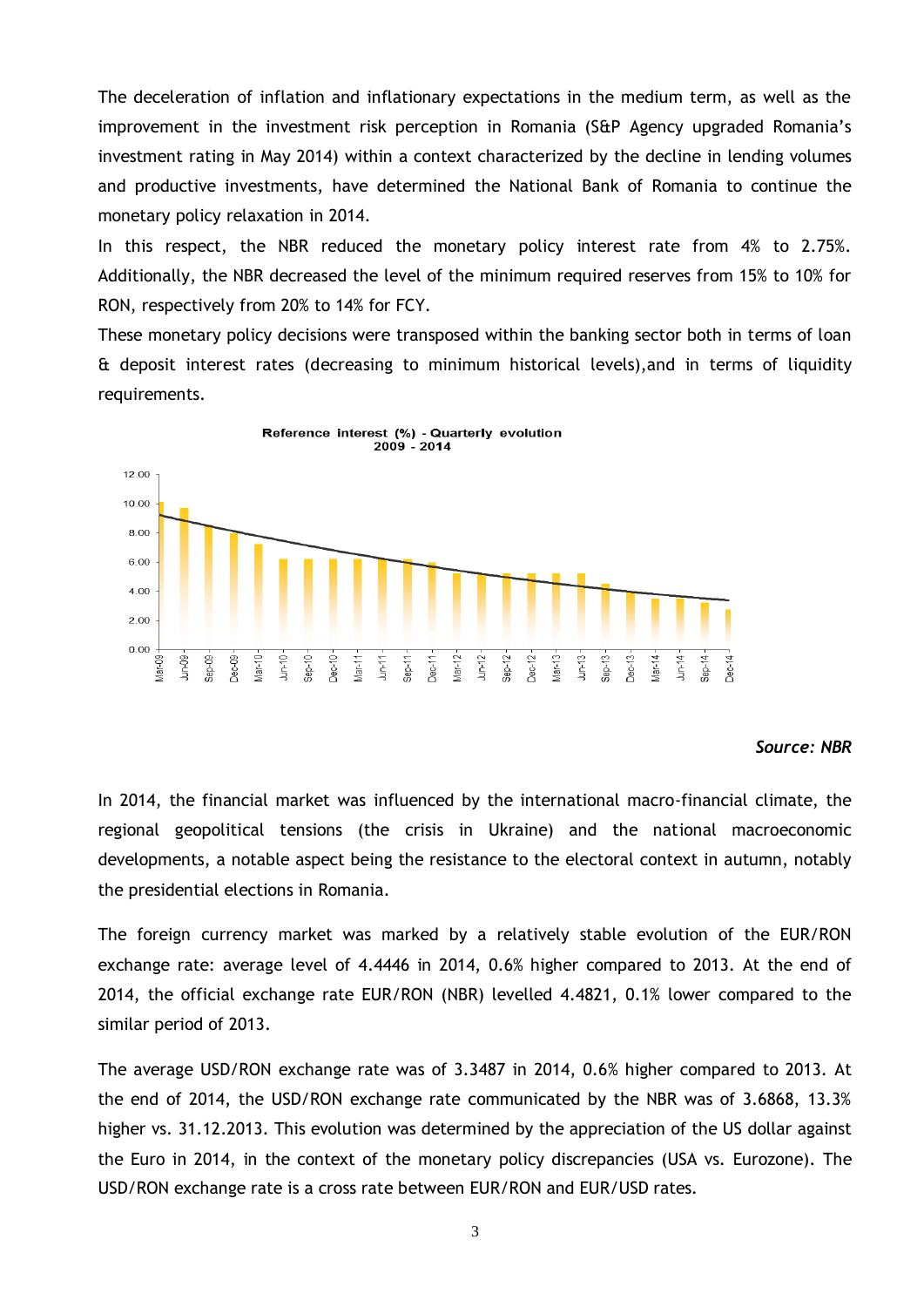

#### **Source: NBR**

All in all, 2014 was the year of balance between loans and deposits in the Romanian banking system, under the influence of the following factors: severe decline of interest rates (to new minimum historical levels) and the maintenance of a relaxed monetary policy in a medium-term perspective; the adjustment of the financial and banking sector and the continuation of the disintermediation process (at internal level mainly the FCY component); persistence of a difficult investment climate in the real economy, reflected in the decline of total lending to companies (by 4.2%/year).

Thus, in 2014, the total non-governmental credit decreased on average by 2.9% /year (to RON 211.7 billion), evolution determined by the drop of the FCY component (by 8.7%/year, to RON 119 billion). On the other hand, the non-governmental credit in RON increased by 6.6%/year, to RON 92.6 billion.

Non-governmental deposits increased on average by 6.9%/year in 2014, with an obvious dynamics in RON deposits (+9.1%/year): retail deposits increased by 6.3% and company deposits by 13.3%. Moreover, FCY deposits also grew in 2014 by an average of 3% per year. The increase was of 2.2%/year on retail and 4.4%/year on company deposits.

The loans/deposits ratio dropped from 101.3% in December 2013 to 91.3% in December 2014 (minimum historical level). The loans/deposits ratio with respect to RON was of 59.8% in December 2014, slowing down from 60.1% as at December 2013. On the FCY side, the loans/deposits ratio dropped from 180.8% in December 2013 to 154.6% in December 2014.

4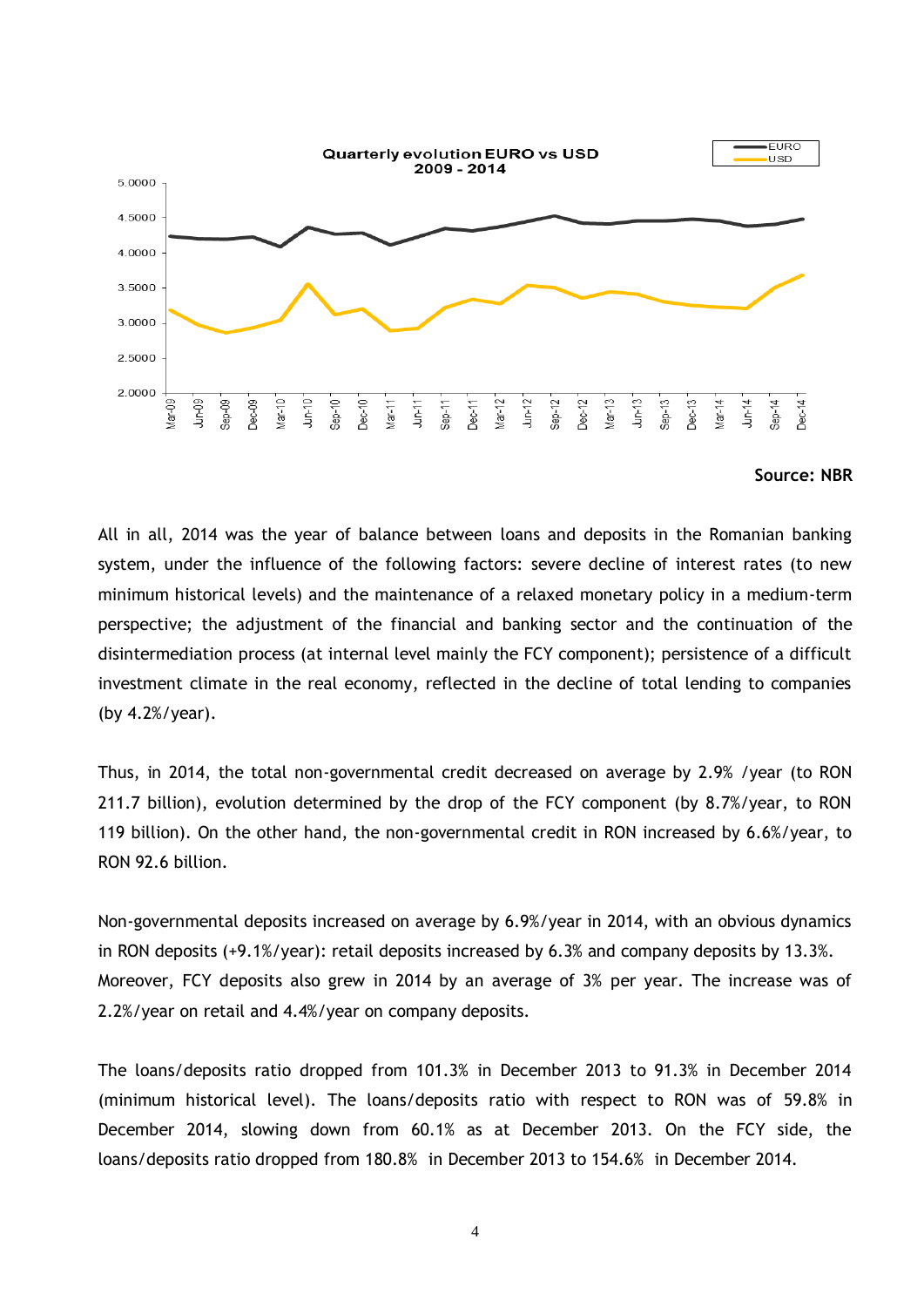The NBR figures indicate a volume of assets in the Romanian banking system amounting to RON 351.4 billion at the end of Q3 2014 (0.3% lower as compared to Q2, 0.6% lower as compared to Q3 2013, respectively 3% lower as compared to the end of 2013).

The acceleration of the process linked to non-performing assets restructuring (started in the spring of 2014) was reflected in the decrease of NPL ratio at national level from 20% in Q1 to 14.95% in November 2014.

The recent evolution of prudential ratios confirms the stabilisation and gradual recovery of the banking system.

The Romanian banking system returned to loss in 2014 (RON 3.6 billion in January-November), after the profit of RON 497 million in 2013. This evolution was caused by the intensification of the process related to non-performing assets restructuring, upon the NBR recommendation.

Nevertheless, the national banking sector is overall stable, given the high solvency ratio: 17.06% at the end of September 2014, much above the minimum recommended levels.

## <span id="page-6-0"></span>**BANCA TRANSILVANIA IN 2014: OBJECTIVES VS. ACHIEVEMENTS**

On the  $10<sup>th</sup>$  of December 2014, the bank signed a contract for the purchase of 99.999% of the Volksbank Romania SA share capital, a transaction which is scheduled to be fulfilled during the year 2015. The acquisition of Volksbank is an opportunity for Banca Transilvania and the alternative conversion solutions are a social responsibility for our Bank to support of the clients in difficulty conditions of Volksbank Romania and not an obligation derived from any court decisions.

Based on the volume of assets, the market share rose to 9.78% at the end of 2014, Banca Transilvania consolidating its third position among the top banks in the Romanian banking system.

# **The most important awards obtained by Banca Transilvania in 2014 were**:

- Best Bank in Romania, Global Finance;
- BT, Bank of the Year 2014, Financial Market;
- 3 awards in the area of cards:
	- Debit Champion from Visa;
	- Romania Excellence Award for Involvement in Financial Education from the Visa;
	- Romania and best results of a program on the card market for the STAR Program from Finmedia;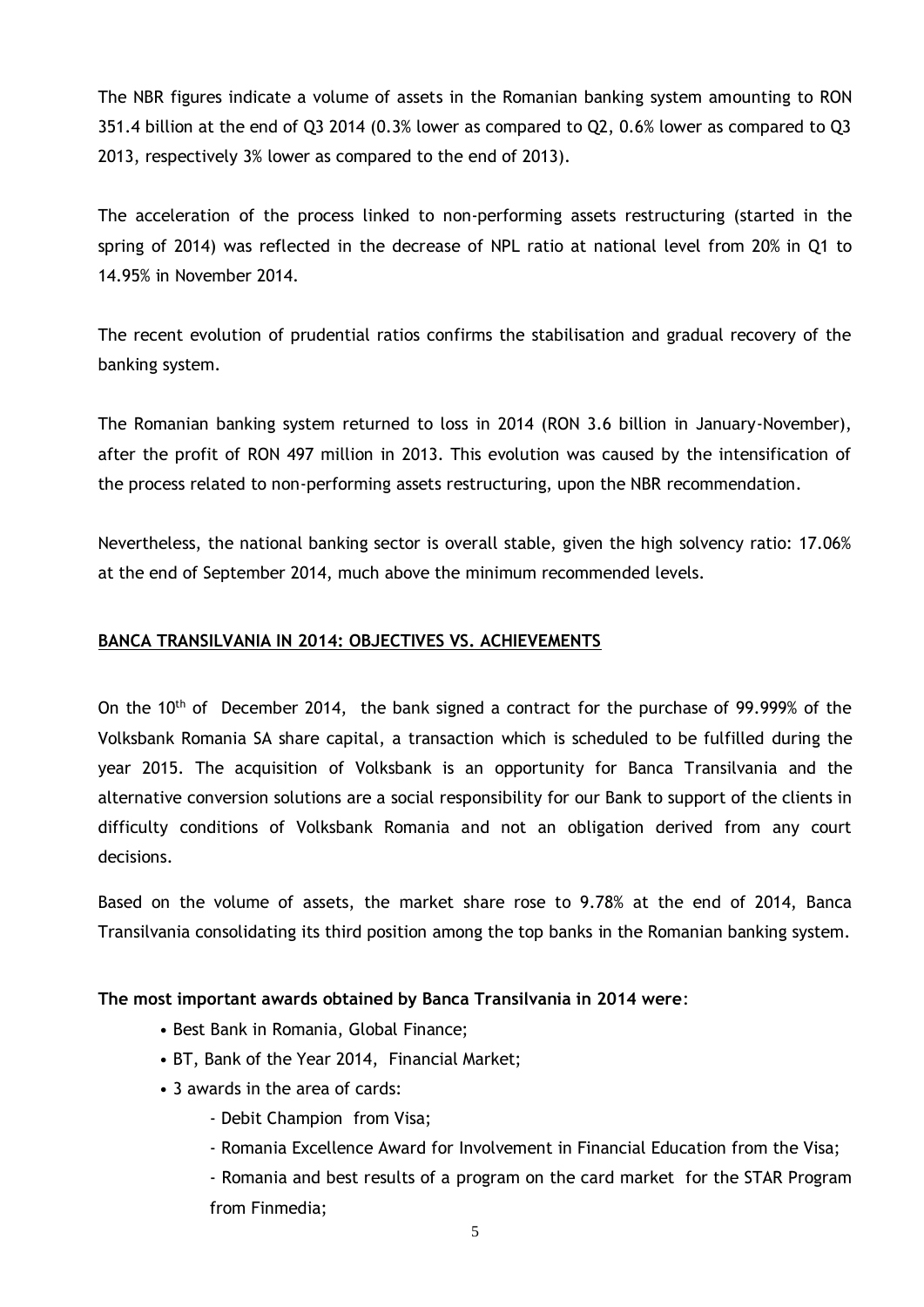- Award "For the largest growth in the banking system" from Ziarul Finanaciar;
- Omer Tetik, General Manager of BT, "Manager of the Year 2014", Gala Wall Street;

# **QUALITY OBJECTIVES established and achieved by BT in 2014:**

- Implementation of the new IT solutions (CRM Oracle Siebel) aiming at increasing sales efficiency;
- Maintaining and strengthening its top position, ranked the  $3<sup>rd</sup>$  in the banking system, in terms of assets going up from 8.85% to 9.78%;
- Continuous growth in traditional business lines (Retail and SME);
- Development and certification of contactless cards and including them on the Bank's offers;
- Maintaining/improving the loan portfolio quality;
- Focus on the agriculture sector and co-financing projects with EU funds;
- Improving risk management and control systems;

#### **QUANTITATIVE OBJECTIVES assumed and achieved by BT in 2014:**

| <b>ITEMS</b>                                                    | <b>PROPOSED</b>                                                                      | <b>ACHIEVED</b>                                |
|-----------------------------------------------------------------|--------------------------------------------------------------------------------------|------------------------------------------------|
| <b>Total Assets</b>                                             | 34.35 billion RON, 4 % higher than 35.62 billion RON, 11% higher<br>in 2013          | than in $2013$                                 |
| Gross profit                                                    | 511 million RON, 15 % higher than 505 million RON, 14% higher<br>in in 2013          | than in 2013                                   |
| Deposits from clients                                           | 28.13 billion RON, 9 % higher than 30.05 billion RON, 16 %<br>in 2013                | higher than in 2013                            |
| Loans<br>and<br>customers                                       | advances to 20.86 billion RON, 8.8% higher 20 billion RON, 4% higher<br>than in 2013 | than in 2013                                   |
| Shareholders' equity                                            | 13% higher than in 2013                                                              | 3,702 million RON, 20 %<br>higher than in 2013 |
|                                                                 |                                                                                      |                                                |
| Cards issued in 2014                                            | 2.2 million cards                                                                    | 2.3 million cards                              |
| <b>BT 24</b>                                                    | 500,000 users                                                                        | 520,946 users                                  |
| Loan/deposit ratio                                              | under $0.74$                                                                         | 0.67                                           |
| <b>BT24 Transactions Internet</b><br>banking and Mobile Banking | BT24 Internet Banking transaction<br>processing and 24/7Mobile<br><b>Banking</b>     | Achieved                                       |
| Internet Banking and<br><b>Western Union</b>                    | Extension of the Western Union<br>platform to Mobile Banking                         | Achieved, premiere<br>on<br>Romanian market    |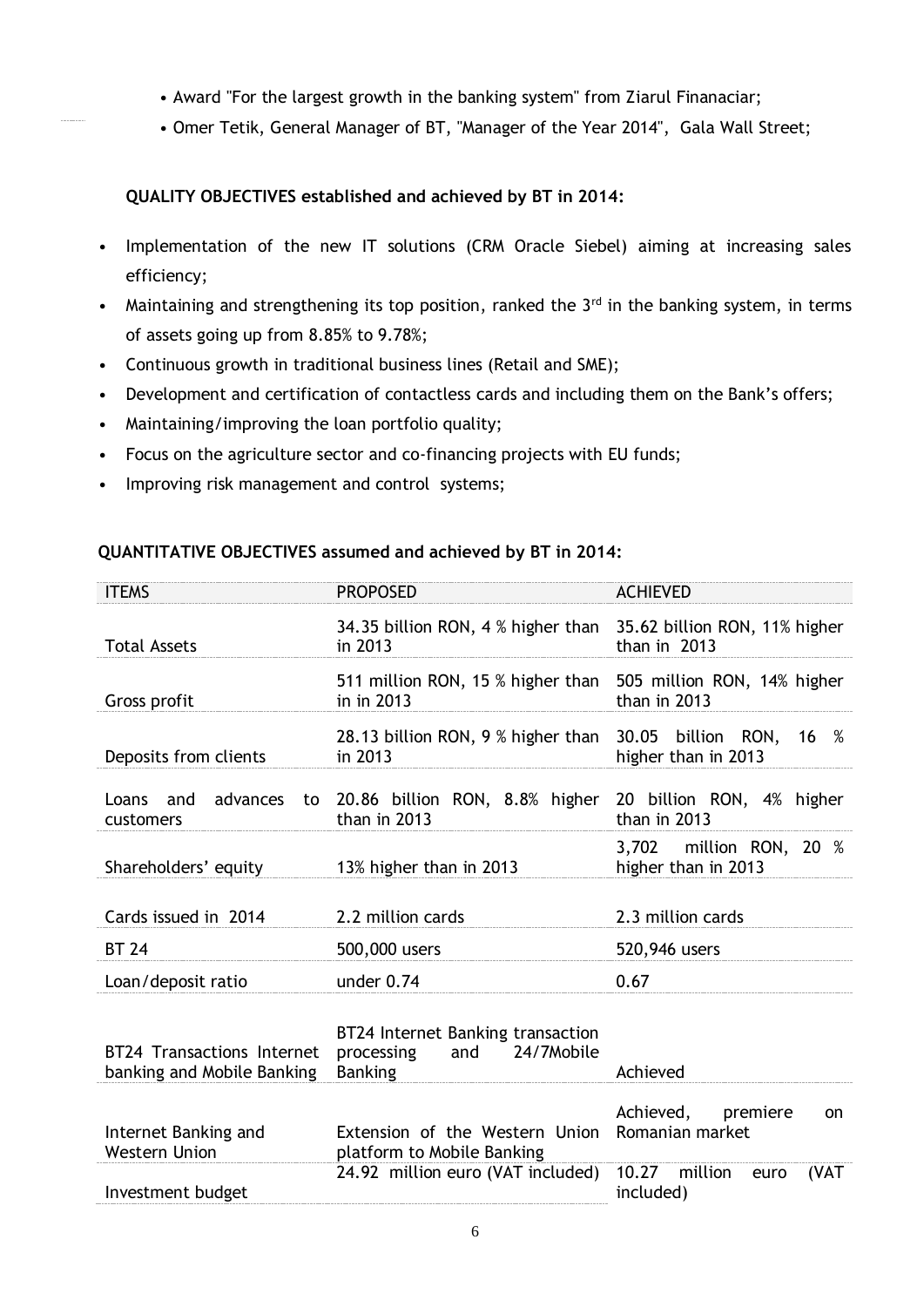#### <span id="page-8-0"></span>**BUSINESS LINES PERFORMANCES IN 2014**

#### CLIENT BASE EVOLUTION:

The number of active clients per business lines increased in 2014 by 7% as compared to the previous year, being structured as followed:

| <b>BT Clients</b> | 31.12.2014 | 31.12.2013 | 2014/2013 |
|-------------------|------------|------------|-----------|
| Corporate*        | 9,840      | 9,336      | 5%        |
| SME*              | 165,993    | 152,174    | 9%        |
| Retail            | 1,718,191  | 1,602,771  | 7%        |
| <b>TOTAL</b>      | 1,894,024  | 1,764,281  | 7%        |

\* *The classification of the legal persons into the category of large companies or SME's is regulated by internal rules setting the conditions for the classification of clients per business segments.*

In 2014 the first tranche of the EUR 20 million funding under the JEREMIE program of the European Investment Fund was drawn, the first tranche of the EUR 10 million under the ROSEFF program signed with EBRD was committed, EUR 15 million loans were granted of under the EEEF program signed with Deutsche Bank.

#### CORPORATE BANKING

In 2014 the corporate business line developed an efficient activity having a constant growth both in loans balance and account movements made by corporate and large corporate clients. The corporate loan portfolio grew by 1% in 2014 from the previous year, reaching a loan volume of 9,975 million RON, despite a higher credit balance in off-balance and provisions in proportion of 100% (382 million RON) for bad loans. New loans in cash were 5.3 billion (of which 1 billion RON to the Agribusiness sector), while the non-cash facilities were in value of 1.3 billion RON. The resources raised from corporate clients by the end of 2014 were 35% higher than those in 2013, reaching 7,833 million RON. On the  $31<sup>th</sup>$  of December 2014, the Corporate business line had a portfolio of 9,840 active clients. An important aspect of risk portfolio is the average ticket for corporate loans (cash and non-cash), which was 842 thousand RON, which indicates a good dispersion of risks. Were awarded a total of 7,800 new loans to corporate clients.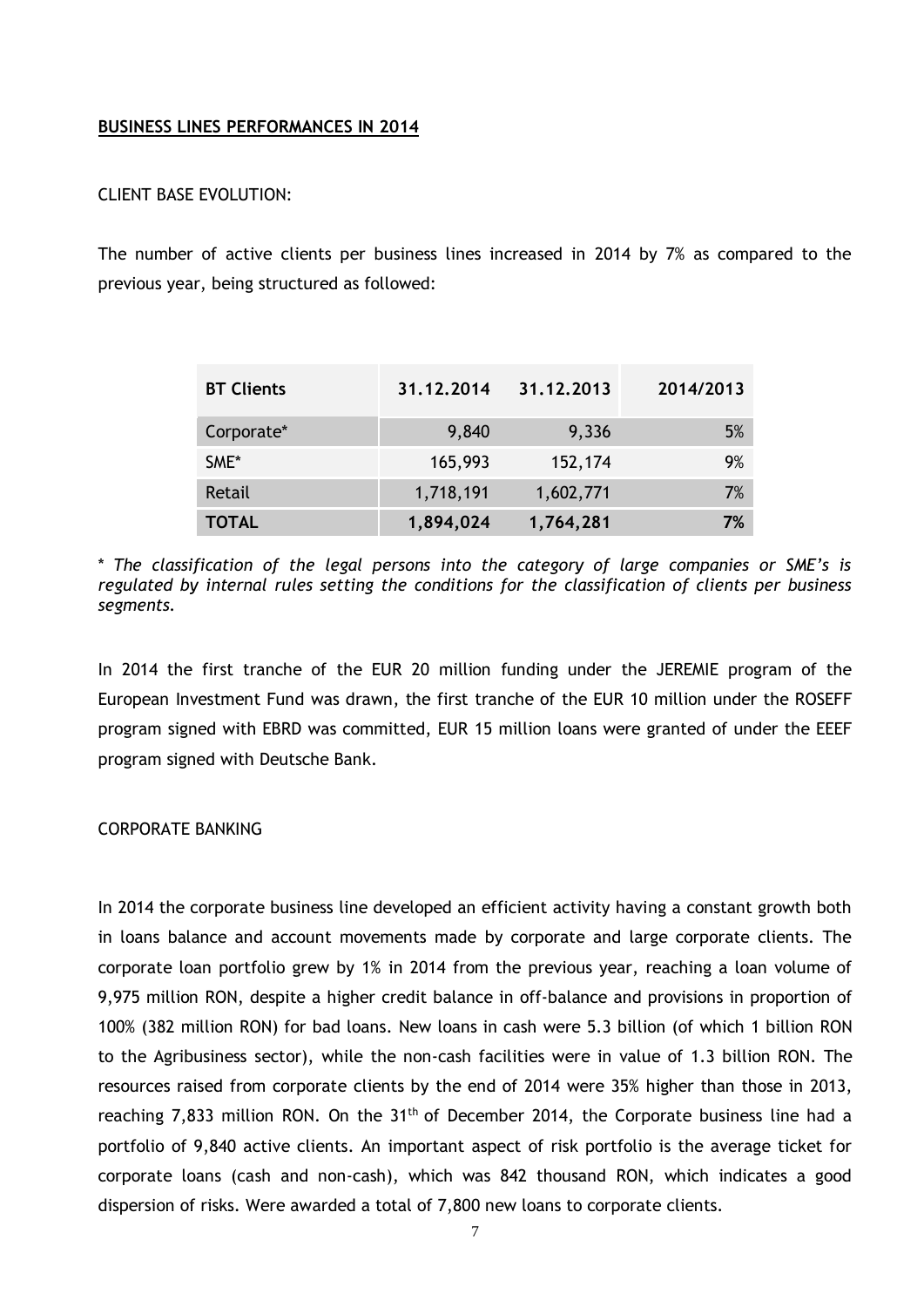#### SMALL AND MEDIUM ENTERPRISES (SME'S):

On 31.12.2014, the number of active SME clients was 165,993 which is 9% higher than in 2013. The resources generated by the SME business line increased by 24% in 2014, reaching 3,617 million RON. The income from operations increased by 22.3% vs. 2013. The SME loan portfolio was 2,579 million RON at the end of 2014, which is 4% higher than in the previous year by (despite the bad loans recorded in off-balance and provisions in proportion of 100% in value of 239 million RON). More than 18,200 new loans were granted in 2014 totalling over 1.8 billion RON, with an average value of less than 100 thousand RON. The campaign launched in February 2014 named "All for SME's", which consisted in offering a payment free period of 3 months for new products, brought the bank more than 6,800 new SME clients.

### EVOLUTION OF BUSINESS SECTORS

The business sectors had a very dynamic development in 2014, contributing substantially to the increase both in balance of loans to companies and the account movements as well as non-credit products accessed by clients as follows:

The *Healthcare Department* reached a balance of 973 million RON, which is 8% higher than in 2013 with 2,605 new loans granted to medical offices.

The *Agribusiness sector* recorded an exponential growth of 80% vs. 2013, reaching a credit balance of over 1.4 billion RON in total 1,940 loans granted last year.

The year 2014 was very good for European co-financing, which increased by 114% vs. 2013, reaching over 531 million RON.

Financing in the factoring system totalled almost 1 billion RON, which is 19% higher than in 2013.

The *Transaction Banking Department* in 2014 brought a 17% increase to total income from operations in all business lines for companies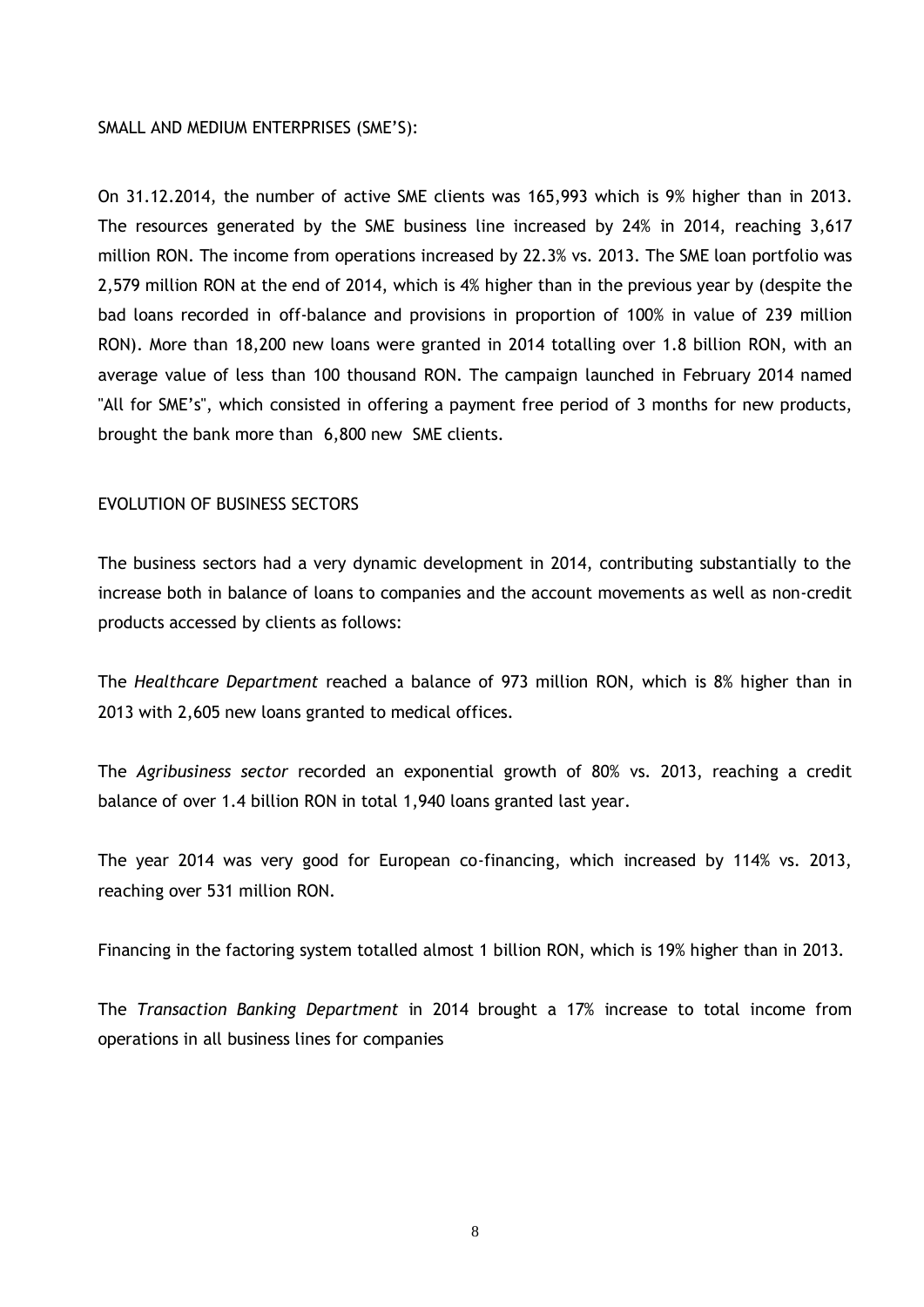#### RETAIL BANKING

In 2014 the retail area brought consistent growth for the bank, value of total retail loans being 2,099 million RON. The loans related to this segment increased BT retail investments by 10% vs. the previous year, reaching 7,467 million RON, given the write-off loans in amount of 138 million RON. The resources from retail clients in 2014 amounted to 18,595 million RON, which is 9% higher than the level recorded in 2013 (17,079 million RON).

In 2014 BT consolidated its third position as a card issuer both in the number of cards (2,346,194) and volumes, where its market share reached 17.9%. The card portfolio increased by 21% in the last 12 months. The Star BT program increased transactions with retailers on credit cards by 58% in 2014 vs. 2013.

The bank had a number of 929 ATM's, 21,159 POS's and collaborated with more than 450 retailers using e-commerce. The BT 24 internet banking rose by more than 33% to reach a number of almost 520,946 clients in 2013. The number of clients using mobile banking BT24 rose from 58,000 in the previous year to more than 83,000 clients on 31.12.2013.

On 31 December 2014, the active retail clients were 1.718.191, which is 7% over the number in 2013.

#### TREASURY:

Due to higher liquidities on financial markets and considerable growth in volumes traded on stock market (bonds, T-bills), the bank managed to fructify such opportunities by increasing both its holdings with 21.40% and the income from these activities by 66.40% vs. the previous year.

Due to increase of treasury operations the FX volume activity was raised by 12% over the level of previous year and the number of operations was higher with 21% than previous year. The treasury activity increased in 2014 primarily based on higher operations volume with fixed income instruments, so the AFS portfolio increased by 21%.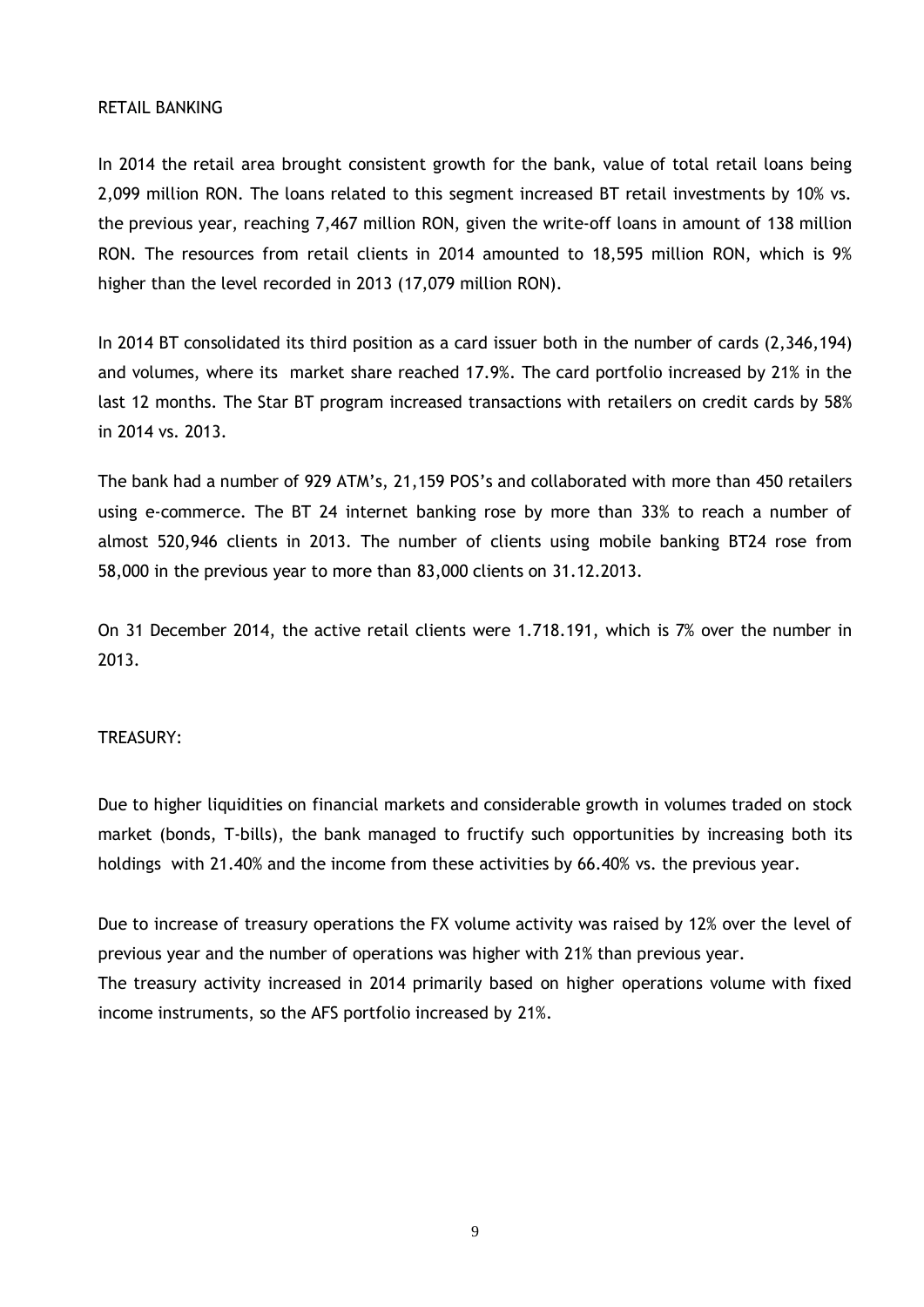#### OPERATIONAL / IT PERFORMANCES:

The objectives proposed and achieved in 2014 were:

• The first module of the CRM Oracle-Siebel application was implemented in April 2014. The second module of the application dedicated to loans for companies is expected to be implemented in the second half of 2015;

• Centralization of processing attachments;

• Implementation of new solutions for centralized management of overdue amounts collection;

- In-house issue of contactless cards;
- Issuing PINs for card activation via SMS;

• Implementation of the SEPA settlement module in relation with Transfond both in RON and EUR for the bank in Italy.

#### HUMAN RESOURCES:

On 31 December 2014, the total number of BT employees was 6,811 people (on 31 December 2013: 6,629 people).

The average number of BT employees in 2014 was 6,161 people (2013: 6,107.42 people).

Number of employees as at 31 December 2014 was 6,236 people (on 31 December 2013: 6,041 persons).

The average age of employees was 35.25 years (in 2013-35 years). Distribution by gender: 76% women and 24% men (in 2013 - 75% women and 25% men).

With regard to the career plan, several programs for personal training and development were organized in 2014.

- Sales and negotiation programs for staff in business lines (more than 2,500 attendees) and sales management programs for managers (more than 700 attendees)

- Programs for credit analysis and flows for staff in business lines (more than 900 attendees)

- Programs for new employees in operations (~ 300 attendees)

- Programs for CRM Siebel and Capone debt collection applications in daily business (~ 1,600 attendees)

- Various programs for HO staff such as Project Management Complete Guide (72 attendees) and Essential of Business Analysis (31 attendees).

- Training on IFRS issues with focus on new standards that will come into operation as well as some aspects of interest (70 attendees).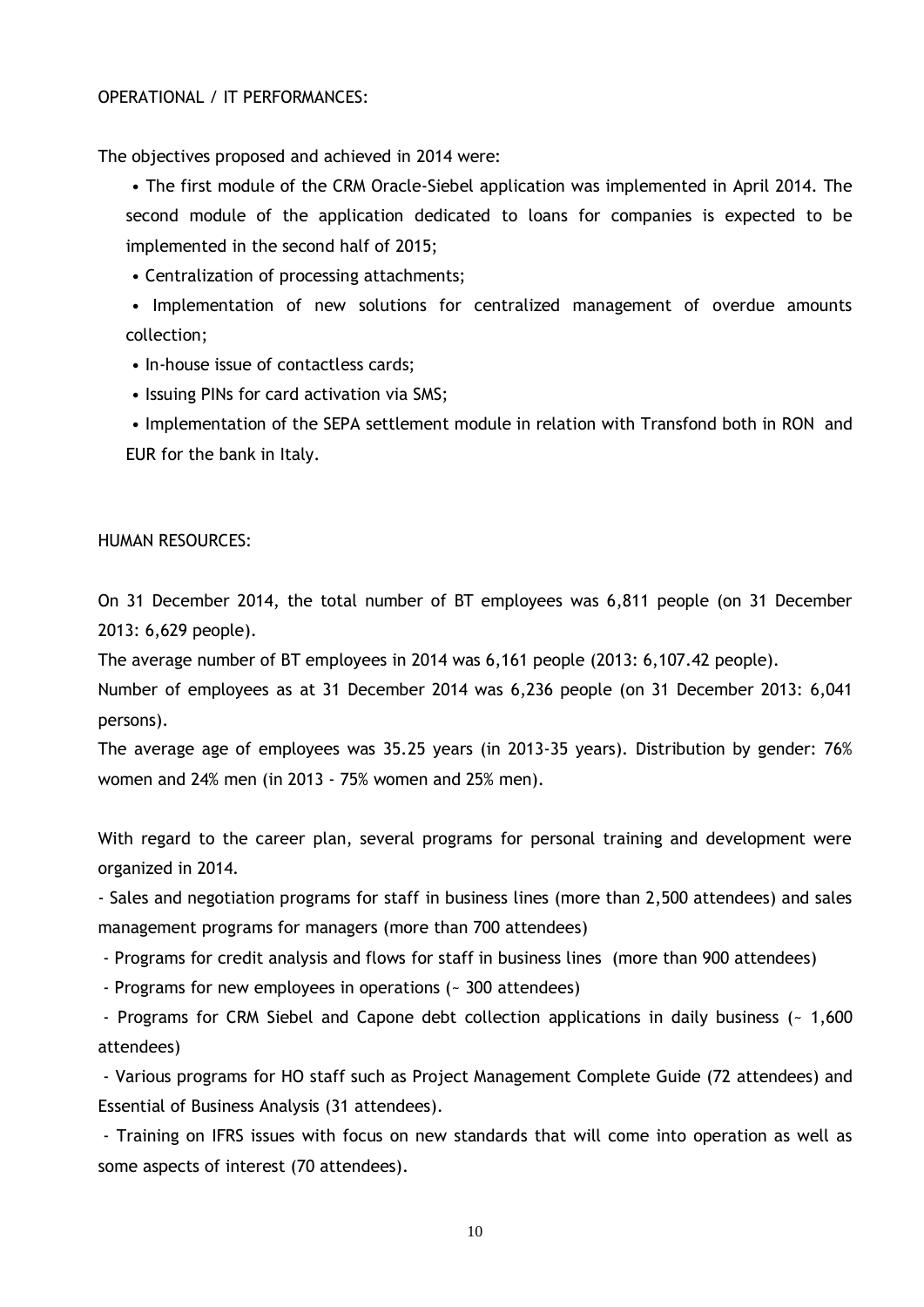## <span id="page-12-0"></span>**FINANCING SOURCES**

Under the Operational Programme "Increase of Economic Competitiveness", co-financed by the European Regional Fund for Development, Banca Transilvania granted JEREMIE loans (Joint European Resources for Micro to Medium Enterprises) in amount of 11 million euros. The European Investment Bank and the European Commission hold the majority capital in the European Investment Fund. Its mission is to support SME's by facilitating their access to financing through banks and non-banking financial institutions.

- Banca Transilvania supplemented with 10 million EUR the Jeremie financing in 2014;
- The Bank signed a contract with BEI in value of 150 million EUR;
- A new financing agreement with EBRD ROSEFF was signed in value of 15 million EUR;

#### <span id="page-12-1"></span>**BANCA TRANSILVANIA'S NETWORK AS AT DECEMBER 31, 2014:**

The Bank operates through its head office located in Cluj-Napoca, 60 branches, 438 agencies, 31 units, 9 healthcare units. At the end of the last year, 538 units were operational (apart from HO).

#### <span id="page-12-2"></span>**ECONOMIC AND FINANCIAL RESULTS IN 2014**

#### **FINANCIAL POSITION**

Despite lower interest rates and NIM levels, Banca Transilvania obtained very good results in 2014. The individual financial statements prepared in accordance with the International Financial Reporting Standards adopted by the European Union (NBR's Order no. 27/2010 as subsequently amended and supplemented) are presented below:

BT ended the year 2014 with total assets amounting to 35,619 million RON, which is 11% higher than those at the end of 2013. The largest increase as compared to 2013 was recorded in assets available for sale, i.e. 21.4%, followed by loans to clients, which increased by 4%. The bank's balance-sheet assets provided in the budget for 2014 were 34,348 million RON. The Bank exceeded this target by 4%.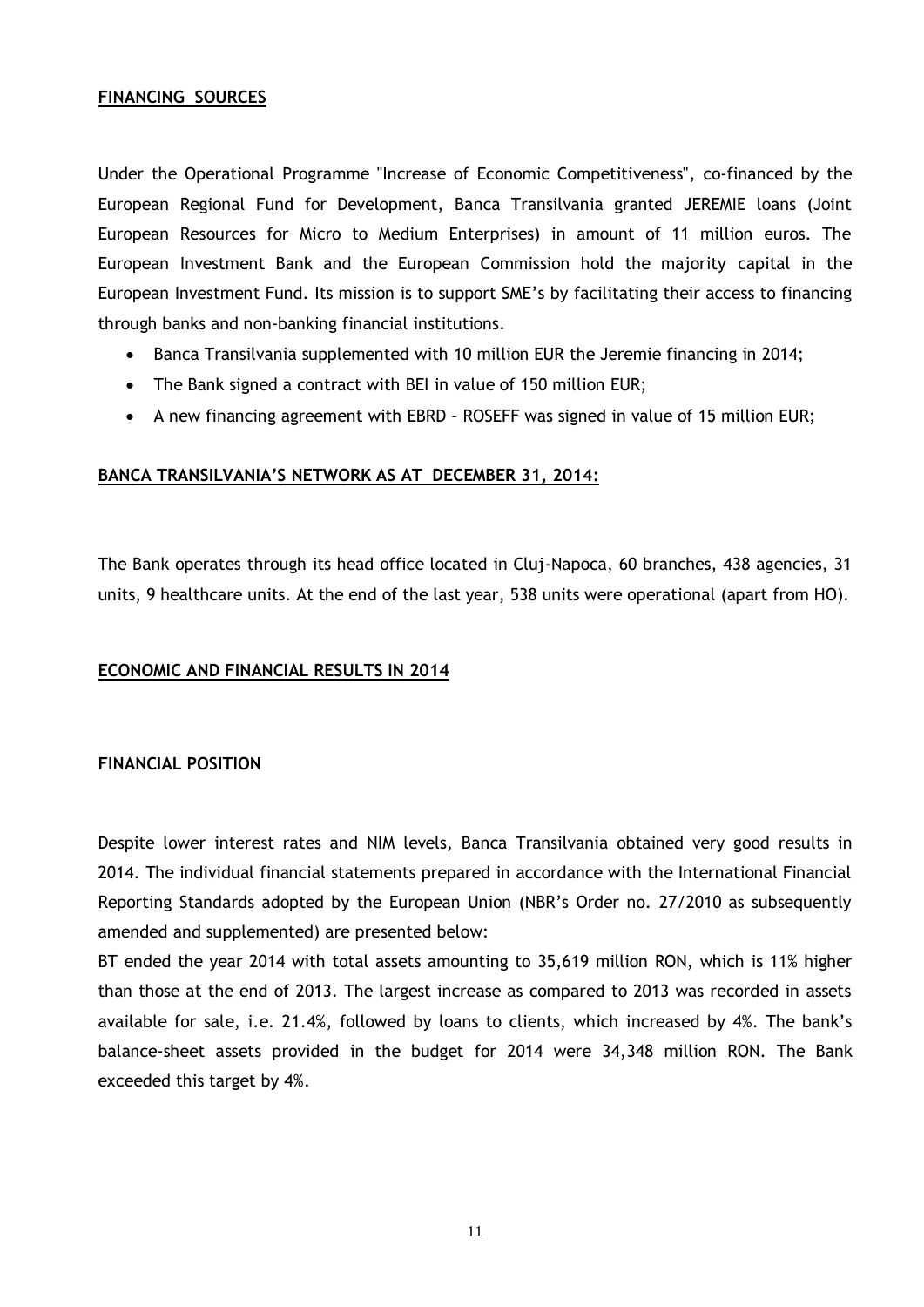### **Balance sheet structure, end of 2014:**

| <b>Million RON</b>                  | Achieved<br>2013 | <b>Budget</b><br>2014 | Achieved<br>2014 | Increase/<br><b>Decrease</b><br>2014/2013 % | <b>Budget</b><br>Increase/<br>Decrease % |
|-------------------------------------|------------------|-----------------------|------------------|---------------------------------------------|------------------------------------------|
|                                     | (1)              | (2)                   | (3)              | $(4)=(3)/(1)-1$                             | $(5)=(3)/(2)-1$                          |
| Loans                               | 19,160           | 20,861                | 20,020           | 4%                                          | $-4%$                                    |
| Provisions                          | $-2,493$         | $-2,899$              | $-2,503$         | 0%                                          | $-14%$                                   |
| Cash and cash equivalents           | 5,768            | 5,836                 | 6,442            | 12%                                         | 10%                                      |
| <b>Securities</b>                   | 9,040            | 9,800                 | 11,068           | 22%                                         | 13%                                      |
| <b>Fixed assets</b>                 | 446              | 561                   | 435              | $-2%$                                       | $-22%$                                   |
| - tangible and intangible<br>assets | 372              | 482                   | 360              | $-3%$                                       | $-25%$                                   |
| - equity investments                | 74               | 79                    | 75               | 1%                                          | $-5%$                                    |
| Other assets                        | 145              | 189                   | 157              | 8%                                          | $-17%$                                   |
| <b>Total Assets</b>                 | 32,066           | 34,348                | 35,619           | 11%                                         | 4%                                       |
|                                     |                  |                       |                  |                                             |                                          |
| Shareholders' capital               | 3,082            | 3,485                 | 3,702            | 20%                                         | 6%                                       |
| Subordinated loan                   | 338              | 561                   | 395              | 17%                                         | $-30%$                                   |
| Resources from clients              | 25,804           | 28,133                | 30,045           | 16%                                         | 7%                                       |
| Resources from banks                | 2,486            | 1,956                 | 1,082            | $-56%$                                      | $-45%$                                   |
| Other liabilities                   | 356              | 213                   | 395              | 11%                                         | 85%                                      |
| <b>Total liabilities</b>            | 32,066           | 34,348                | 35,619           | 11%                                         | 4%                                       |

The loan/deposit ratio at the end of 2014 (20,020 million RON/30,045 million RON), ensures a favourable position in the banking system, being 66.6%, compared to 90.71% in the system.

**The loan portfolio** In 2014 Banca Transilvania granted 146,000 new loans in total value of 9,095 million RON. The lending policy in BT is prudential, with a focus on risk dispersion, keeping its structure mainly in RON, with 65% of the total loans to companies and 35% loans to individuals. In 2014 the loan portfolio grew, on 31 December its balance being 4% higher than that in the previous year. Banca Transilvania continued its portfolio diversification strategy, both in respect of sectors and groups of borrowers.

# **The structure of the loan portfolio as at** 31.12.2014 is:

- by types of currencies: 71.53% in RON; 28.47% in FX;

- by types of business: 15.01% trade; 30.80% industries 14.86% services; 37.30% households; 2.03% others;

- by maturity terms: 37,34% short term; 20,33% medium term; 42,33% long term.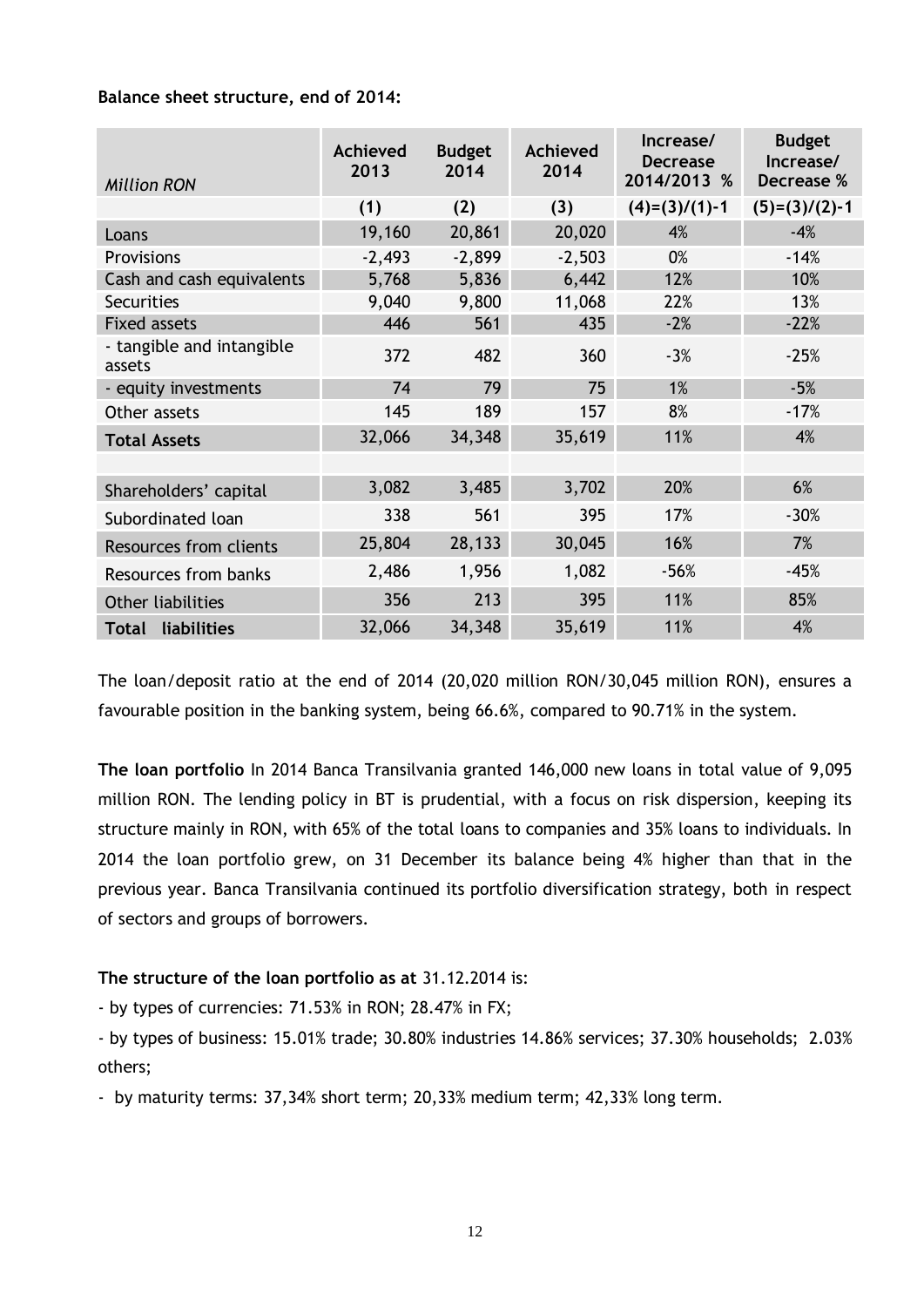The non-performing loans PAR>90 days represent 10.87% of the total loan portfolio as at December 31, 2014 as compared to 12.57% at the end of 2013, continuing to be under the average of the banking system in Romania.

In line with the NBR recommendations, in 2014 the bank wrote off loans with a debt service over 360 days, fully covered by impairment adjustments in amount of 759 million RON.

**Provision balance:** Despite the fully provisioned loans taken in off-balance sheet, in 2014 BT recorded net expenses with provisions for assets and commitments in amount of 667 million RON. The coverage degree of non-performing loans with mortgage guarantees and related provisions represented 126.8%, which is a constant value over the past two years. The balance of provisions represented 12.5% of total loans and increased from 2,493 million RON in 2013 to 2,503 million RON at the end of 2014.

**Cash and cash equivalents.** At the end of 2014, the liquidity coverage ratio was 55.28%, significantly higher than the average in the system, the bank being over liquid. Cash and cash equivalents were in amount of 6,442 million RON, which is 12% higher than in the previous year and over the minimum level considered to be acceptable by the bank in terms of liquidity risk. Cash and cash equivalent includes mainly cash at hand, cash and balances at central banks and credit institutions, the weight in this group (3,532 million RON) being held by the minimum required reserve with the NBR.

**Securities** increased by more than 22% vs. last year, reaching 11,068 million RON, as at December 31, 2014. The weight in this group (10,519 mil.) is held by T-bills.

**The non-current assets** dropped by 2% from 2013 to reach 435 million RON, due to intangible assets which were made available for use in 2014 and due to recoverability of the carrying amount. Tangible assets represented 290 million RON (land and buildings in value of 200 million RON), intangible assets of 70 million RON and long term financial assets of 75 million RON.

#### **Deposits from clients**

As at December 31, 2014, 65% of the deposits were in RON and 35% in FX. Deposits increased in 2014 by 16% vs. the previous year, the pace being above the 8% general growth recorded at the level of the banking system.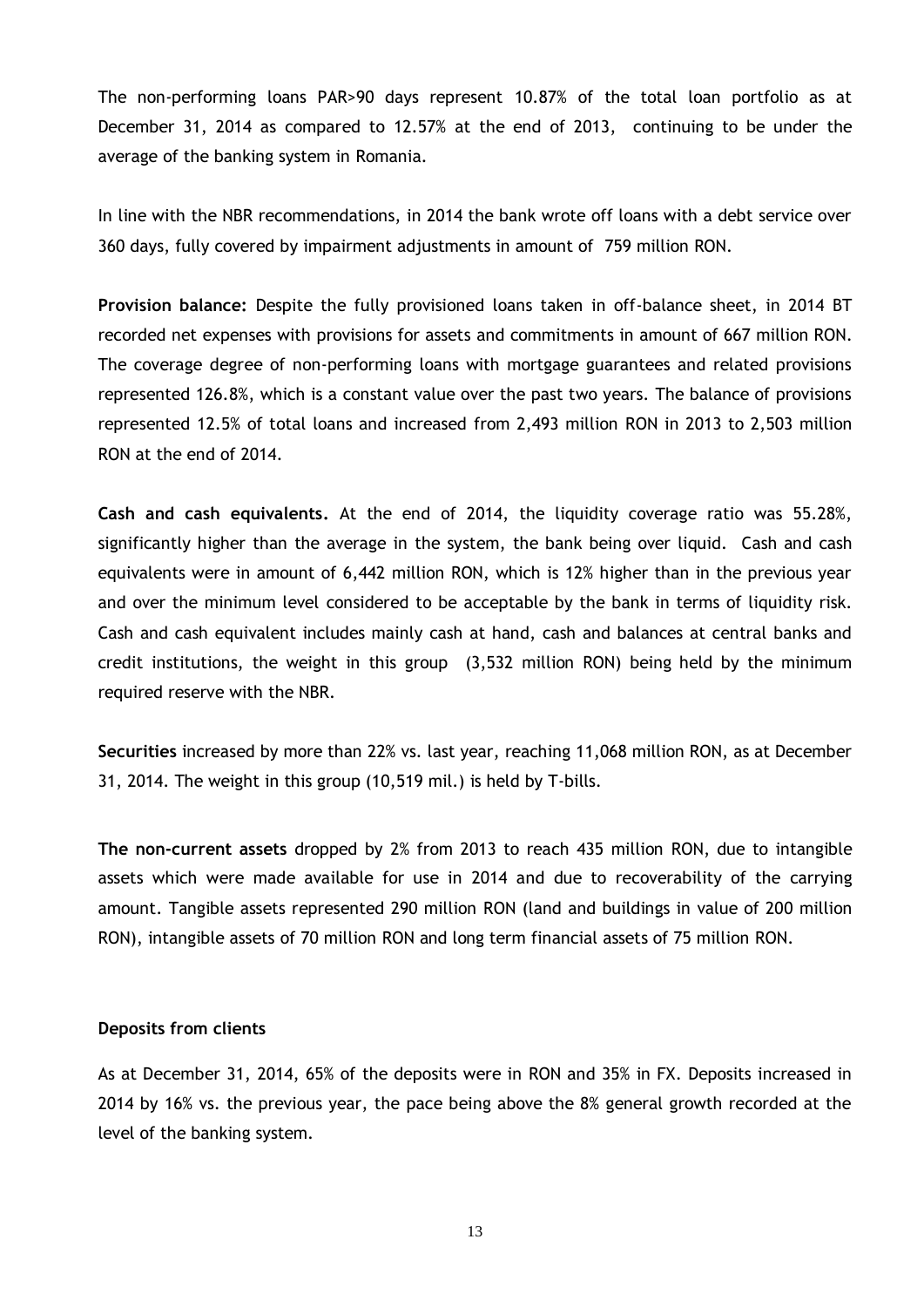

**Loans to clients /Deposits from clients** 

Loans to clients

As regards total assets, loans and deposits, the bank's position in the banking system is the following





- share capital recorded with the Trade Registry representing 2,608,623,861 shares with a par value of 1 RON/share to which 86,501,040 million RON is added as capital adjustment to inflation and surplus from the revaluation of fixed assets, which was not made until the transition to the International Financial Reporting Standards.

- premiums for conversion of bonds into shares: 38,873,301 RON;
- legal reserves: 181,384,104 RON;
- reserves for bank risks: 77,892,714 RON;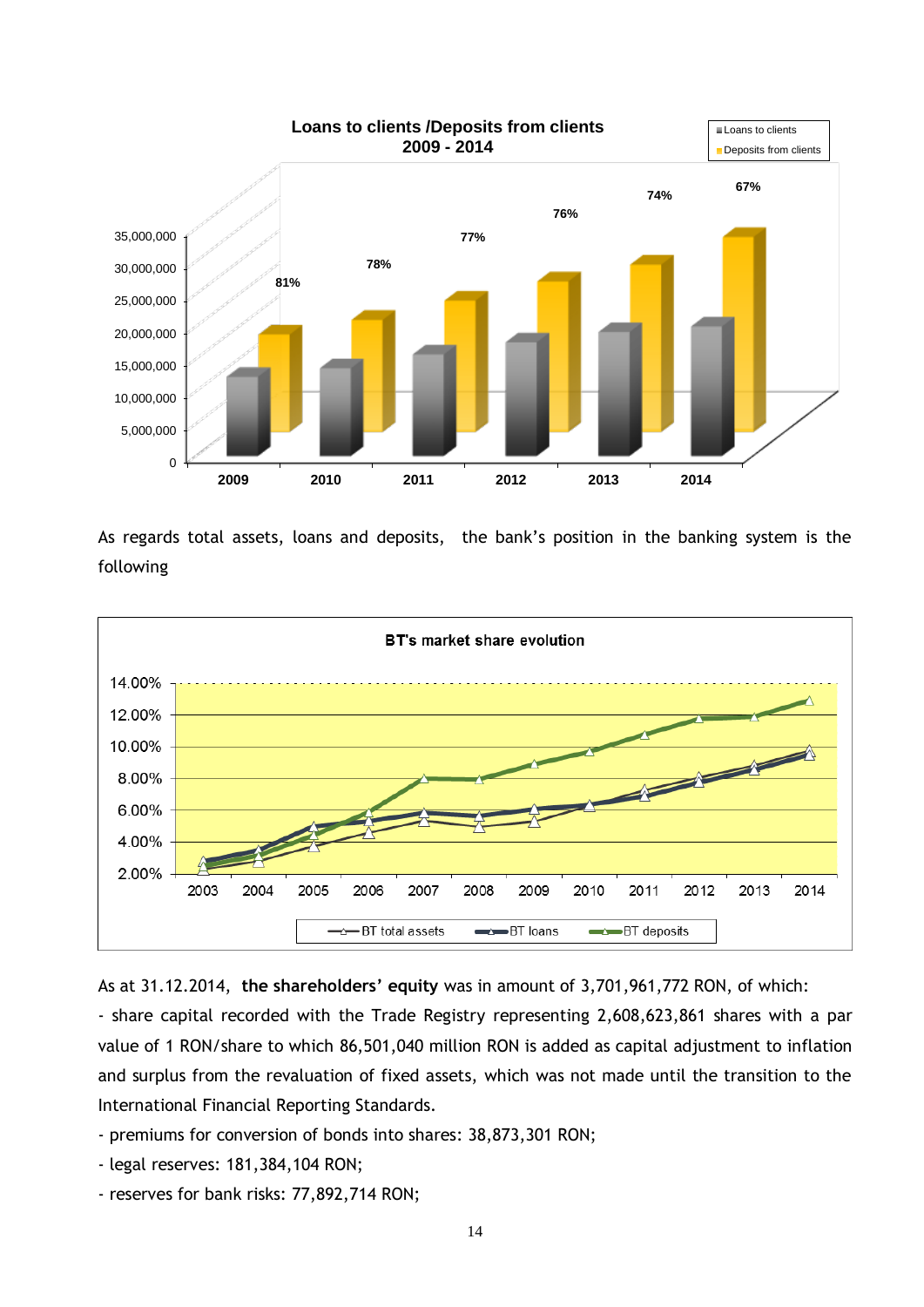- reserves from revaluation of securities available for sale: 201,142,147 RON;

- reserves from revaluation of tangible and intangible assets:: 27,852,357 RON;

- treasury shares: : -10,467,618 RON;

- retained earnings: 81,082,317 RON;
- profit: 434,329,895 RON;
- profit distribution: -25,252,346 RON;

The share capital recorded with the Trade Registry in early 2014 was 2,206,436,324 RON and was increased under the decision of the General Extraordinary Shareholders' Meeting with 402,187,537 RON (352,742,991 RON reserves from 2013 net profit and 49,444,546 RON capital increase from conversion of bonds into shares). At the end of the year, the share capital recorded with the Trade Registry reached the value of 2,608,623,861 RON.

Share capital structure as at 31.12.2014:

|                                                         | 31-Dec-13 | 31-Dec-14 |
|---------------------------------------------------------|-----------|-----------|
| European Bank for Reconstruction and Development (EBRD) | 14.61%    | 14.33%    |
| Romanian individuals                                    | 19.56%    | 17.70%    |
| Romanian comapanies                                     | 24.64%    | 31.30%    |
| Foreign individuals                                     | 2.33%     | 2.00%     |
| Foreign companies                                       | 38.86%    | 34.67%    |
| Total                                                   | 100.00%   | 100.00%   |

The bank's market cap of 31 December 2014 was 4.98 billion RON respectively 1.11 billion euro (31 December 2013: 3.64 billion RON respectively 812 million euro).



**Montly evolution of BT shares** 

#### **PROFIT AND LOSS ACCOUNT:**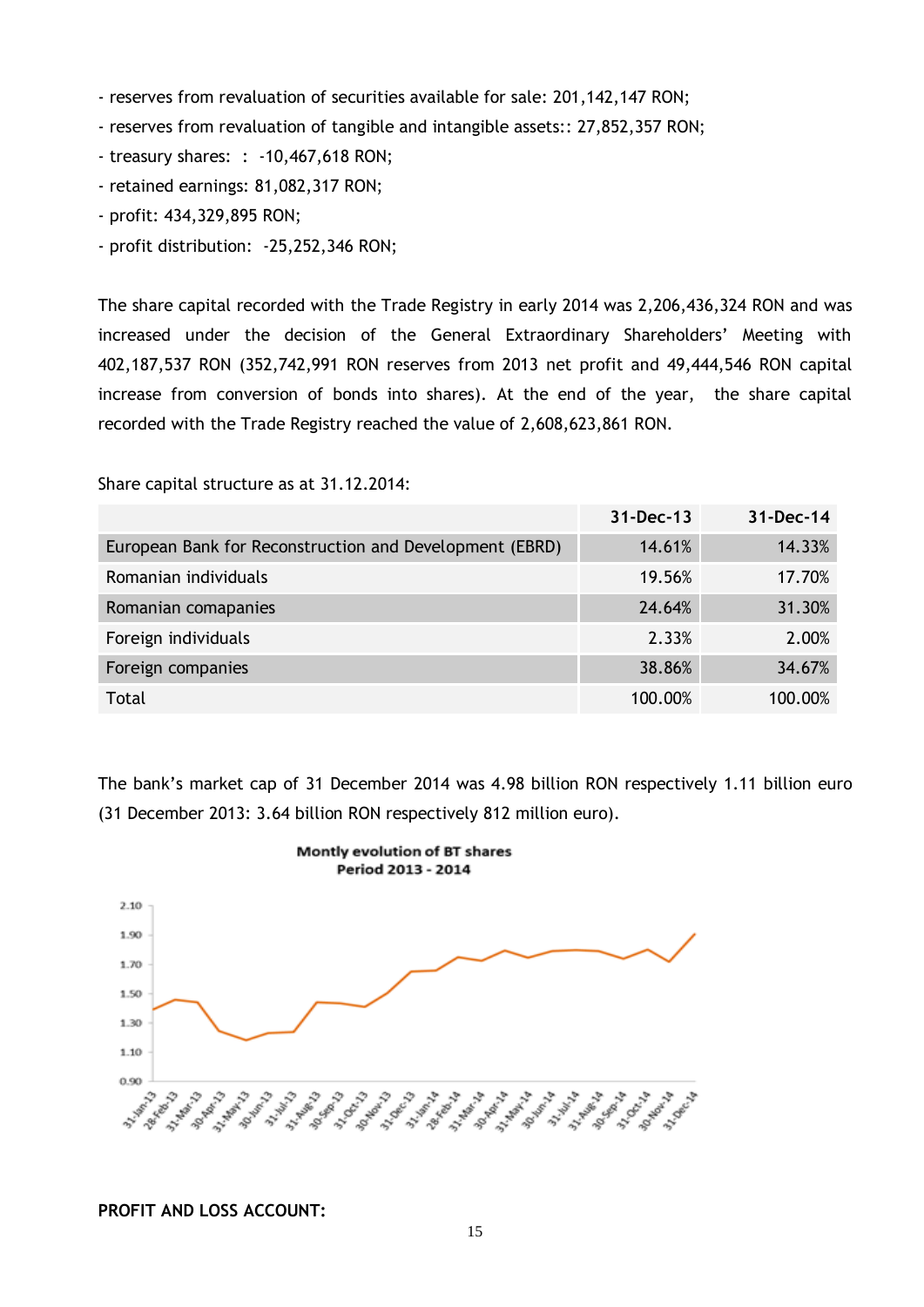The elements of the profit and loss account as at 31 December 2014, compared to 2013 and the budget projections are summarized below:

| <b>PROFIT AND LOSS ACCOUNT</b>  | Achieved<br>2013<br>(1) | <b>Budget</b><br>2014<br>(2) | <b>Achieved</b><br>2014<br>(3) | % Growth<br>2014/2013<br>$(4)=(3)/(1)-1$ | %<br><b>Achieved</b><br><b>Budget</b><br>$(5)=(3)/(2)-1$ |
|---------------------------------|-------------------------|------------------------------|--------------------------------|------------------------------------------|----------------------------------------------------------|
| <b>NET INCOME</b>               | 1,659.34                | 1,776.71                     | 2,000.48                       | 21%                                      | 13%                                                      |
| of which                        |                         |                              |                                |                                          |                                                          |
| - net interest income           | 990.38                  | 1,157.21                     | 1,137.60                       | 15%                                      | $-2%$                                                    |
| - net fee and commission income | 361.74                  | 400.57                       | 408.38                         | 13%                                      | 2%                                                       |
| <b>OPERATING EXPENSES</b>       | 808.85                  | 835.26                       | 828.37                         | 2%                                       | $-1%$                                                    |
| <b>OPERATING RESULT</b>         | 850.49                  | 941.45                       | 1,172.11                       | 38%                                      | 25%                                                      |
| Provisions, net                 | 407.38                  | 430.02                       | 667.06                         | 64%                                      | 55%                                                      |
| <b>GROSS PROFIT</b>             | 443.10                  | 511.43                       | 505.05                         | 14%                                      | $-1%$                                                    |

Due to the development of new products and services, focusing on activity growth in all areas of business, the **operating income** increased to 2,000.48 million RON in 2014, by 21% more than the previous year. The bank achieved a growth of 13% of the operating income over the projected level.

The positive outcome, registered in 2014, was the result of cost control measures and efficiency of activities, which led to an improvement of cost/income ratio, reaching 41.40% in 2014 (48.7% in 2013). **The operating result** is 38% higher than the previous year. In 2014 the operating result was 1,172.11 million RON.

As at 31.12.2014, t**he gross profit** of Banca Transilvania was 505.05 million vs. 443.10 million RON on 31.12.2013. The net profit in 2014 was 434.33 million RON, which is 16% higher than that in 2013.

#### **The most important income categories are:**

- Net interest margin was 3.37% in 2014. *Net interest income* was 1,137.60 million RON in 2014, which is 15 % higher than in the previous year. Gross interest income in amount 1,757 million RON decreased with 4.8% compared with 2013, and the interest expenses decreased compared with 2013 with 28%, due to lower margins. A significant weight of 18% in this income belongs to securities income in amount of 315 million RON.

 *- Fee and commission income:* 408.38 million RON, which is 13% higher than in 2013 and 2% over the budget level.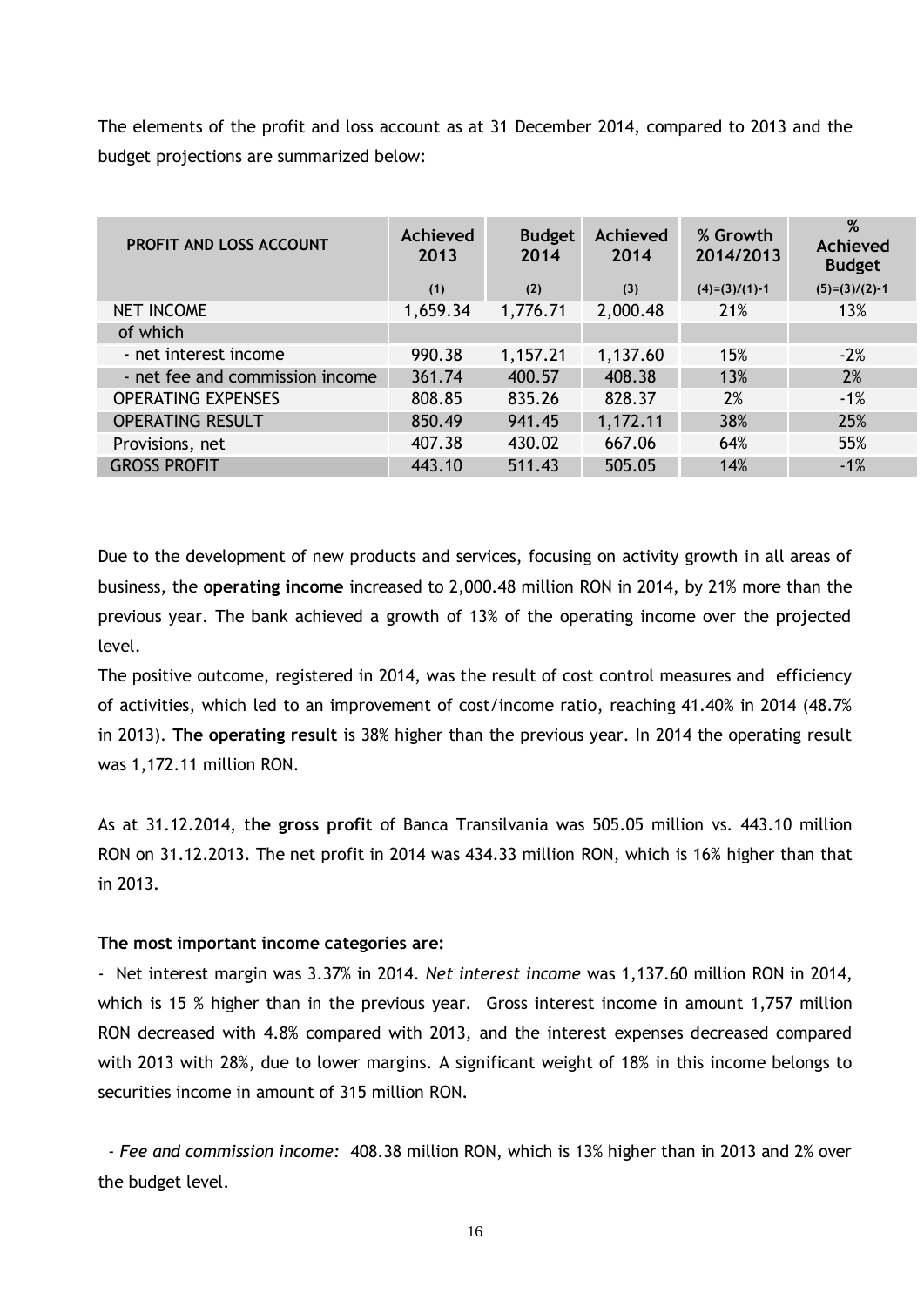*- Net income from available for sale financial instruments*: amounted to 338.78 million RON as compared to 203.61 million RON in 2013. The growth resulted from the transaction volumes with such instruments.

*- Net income from trading*: in 2014 an income of 126.81 million was achieved, which is 1.6 % under the level of the previous year. The weight is given by the income from FX operations. An increase with 2% of **operational expenses** was determinated by organic growth of the bank's activity and by the evolution of RON/EUR exchange rate. These expenses were at the end of last year in amount of 828.33 million RON, compared with 808.85 million RON recorded in 2013.

- *Staff expenses:* compared to the amounts provided in the budget, the salary expenses are reduced by 1.6%. In 2014 there were 451.58 million RON. The 2.3% exceeding as compared to last year is due to the organic growth of the bank's activity.

In 2014 the Bank provided a total of 11 million shares to employees and directors with a vesting period of up to 3 years. This generated costs in amount of 20.07 million last year. As at December 31, 2014, the Bank used the provision for the employees' benefits in amount of 35.8 million registered in the previous year and the bank accrued the same level of provision.

*- Operating expenses:* 319.41 million RON in 2014, at the level of the previous year, 15% under the budget level.

- *Advertising expenses* were in amount of 15.7 million RON, which is 5 % over the budget.

*- Sponsorship expenses:* 6.87 million RON, according to the provisions for the full deduction from the due income tax, according to the applicable laws. The Board of Directors intends to benefit from the respective facility in 2015, as well.

*- Expenses with depreciation* were in amount of 57.39 million, which is 1% higher than in the previous year, due to acquisition of a new IT software.

*- Other expenses*: In 2014 the expenses related to foreclosure assets were in amount of 3.5 million RON.

**The net provision expense**: 667.06 million RON, which is 64% higher than in 2013, of which the net credit risk cost was 653.19 million RON vs. 386.51 million RON in 2013.

#### <span id="page-18-0"></span>**BANKING PRUDENTIAL RATIOS (CAMPL):**

Banca Transilvania continues to have liquidity excess compared to the average of the system.

17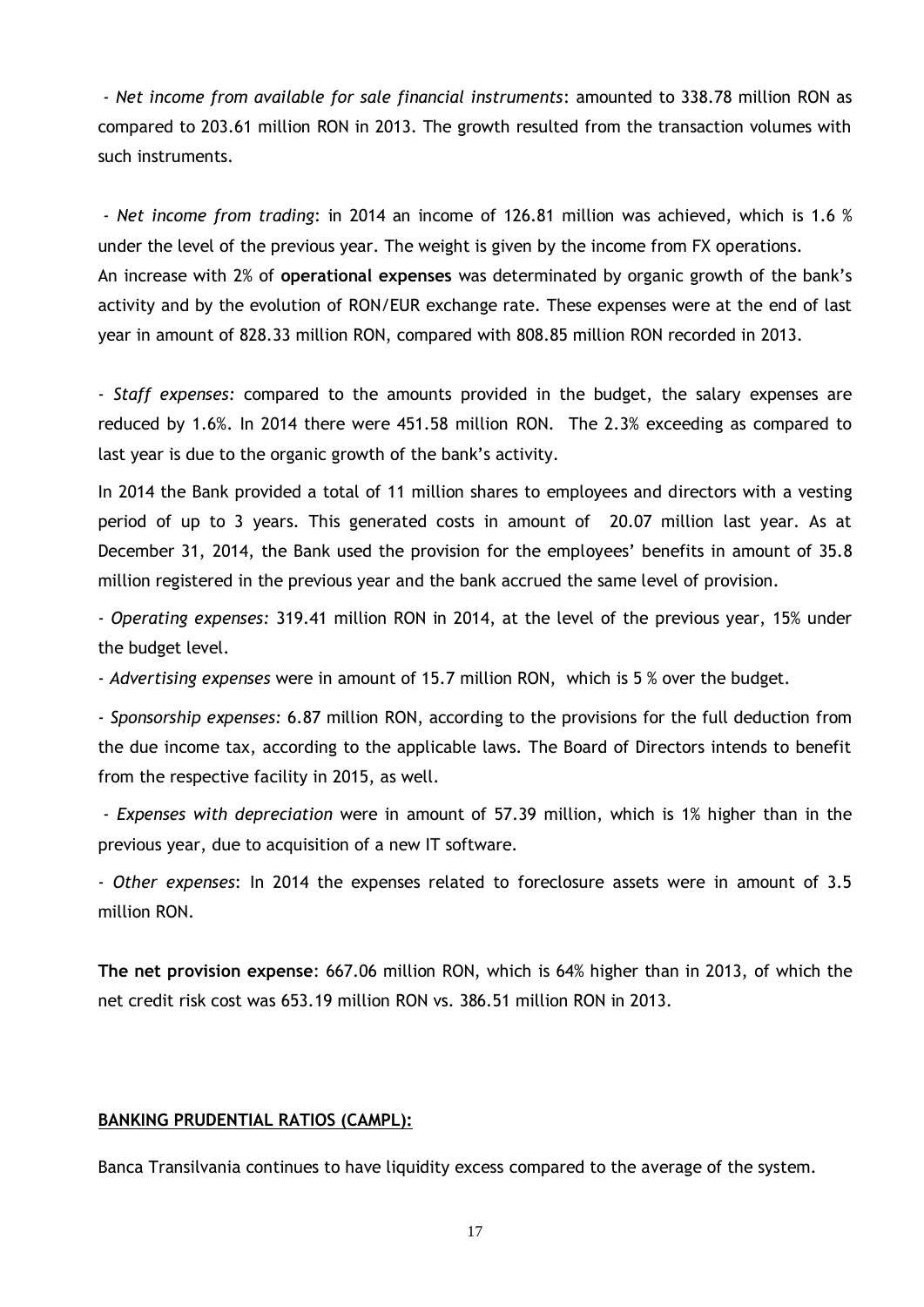Among the ratios monitored by the National Bank of Romania under the prudential supervision system, the most significant ones for the bank's evolution are presented below:

| <b>No</b>      | Ratio                                                  | Level                  | Rating         | 31.12.14   | 31.12.13   | 31.12.12   |
|----------------|--------------------------------------------------------|------------------------|----------------|------------|------------|------------|
|                | Liquidity ratio                                        | $Min = 1$              |                | 2.77-22.57 | 2.12-23.59 | 2.11-19.28 |
| $\overline{2}$ | Solvency ratio*                                        | > 8%                   |                | 17.32%     | 13.78%     | 12.16%     |
|                | ROA (net profit/total<br>assets, net value)            | $0.6\% - 2.9\%$        | $\overline{4}$ | 1,36%      | 1.25%      | 1.14%      |
| $\overline{4}$ | <b>ROE</b><br>profit/<br>(net<br>shareholders' equity) | $>11\%$<br>$8 - 10.9%$ | 5              | 13.21%     | 12.79%     | 12.51%     |

*Note: the solvency ratio was determined by taking into account the net profit as at 31.12.2014 (without profit, the ratio is 15.24%);*

The prudential ratios ensure a favourable position of the bank in the banking system. BT has a consistent deposit base, which allowed for an optimum liquidity ratio. Thus, the liquidity ratio as at 31.12.2014 ranged between 2.77 and 22.57 on the 5 maturity bands, much above the minimum level required by the NBR's regulations.

**The solvency ratio of BT** is at a comfortable level of 17.32%, with the annual profit included. An adequate level of the capital and the general financial ratios was maintained, in accordance with the banking principles.

The ROA and ROE ratios featured a positive trend.

# <span id="page-19-0"></span>**PROPOSALS REGARDING 2014 PROFIT DISTRIBUTION AND SHARE CAPITAL INCREASE**

The Board of Directors submits the proposal to distribute the profit in amount of 406,823,021 RON:

| PROPOSED PROFIT DISTRIBUTION 2014        | AMOUNT (RON)     |
|------------------------------------------|------------------|
| Gross profit                             | 505,046,917.82   |
| Income tax                               | 70,717,023.32    |
| Net profit                               | 434, 329, 894.50 |
| 5% legal reserve fund from gross profit  | 25,252,346.00    |
| Reserve reinvested profit                | 2,254,527.50     |
| Net profit to be distributed to reserves | 406,823,021.00   |

The Board of Directors proposes to increase the bank's share capital from 2,608,623,861 RON to 3,026,003,679 RON, with the amount of 417,379,818 RON, representing reserves from the 2014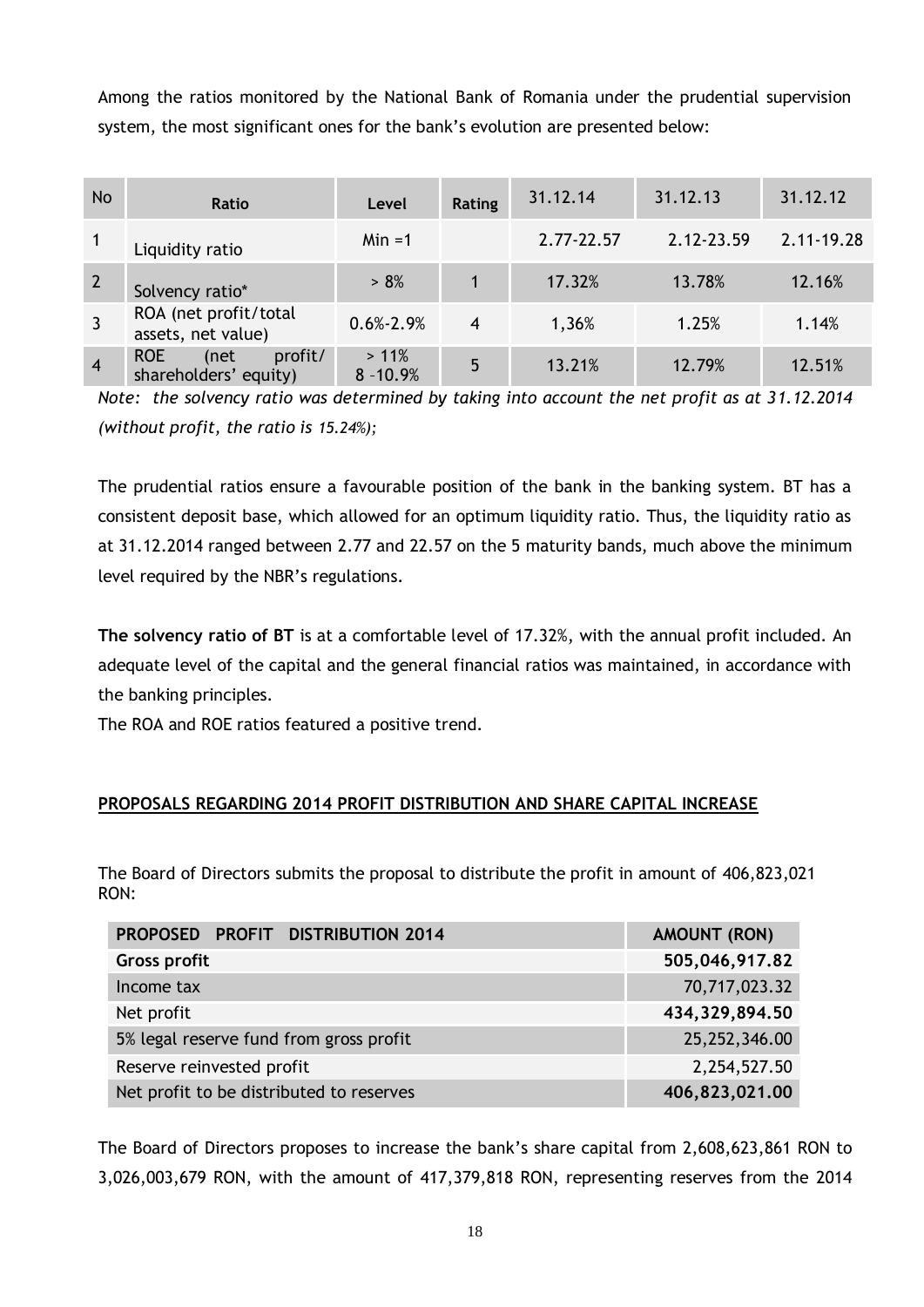net profit in amount of 406.823.021 RON and the sum of 10.556.797 RON representing premiums for conversion of bonds into shares.

| PROPOSED SOURCES FOR SHARE CAPITAL INCREASE   | <b>AMOUNTS (RON)</b> |
|-----------------------------------------------|----------------------|
|                                               |                      |
| Reserves from the net profit of 2014          | 406,823,021,00       |
| Reserve from conversion of bonds into shares  | 10,556,797.00        |
| TOTAL RESERVES AVAILABLE FOR CAPITAL INCREASE | 417,379,818.00       |
| Share capital at record date                  | 2,608,623,861.00     |
| Yield / share %                               | 16,0000000%          |

After the share capital increase with 417,379,818 RON, for each 100 shares 16,0000000 new shares will be assigned (respectively a number of new shares corresponding to the ratio 417,379,818 RON/2,608,623,861 shares).

## <span id="page-20-0"></span>**CORPORATE GOVERNANCE**

The corporate governance is a set of responsibilities and management practices aiming to provide a strategic direction and to ensure that its goals will be achieved, respectively to ensure that risks are managed properly and that company resources are used responsibly. Banca Transilvania S.A. is a joint stock company incorporated in Romania and registered with the Trade Registry under no.J12/4155/1993 with the tax identification no RO5022670.

The bank has its head office in Cluj-Napoca, str. G.Baritiu, nr.8, Cluj County.

The bank operates pursuant to Law no.31/1990 on companies (as subsequently amended) and the Government Emergency Ordinance No. 99/2006 on credit institutions and capital adequacy (as subsequently amended). According to Article 6 in the bank's Articles of Association, its fields of activity may be summarized under the term of banking activities.

The risk identification, assessment, monitoring, control and reporting system has been developed and applied by the bank including in its internal control and management of risks related to financial reporting processes, in order to furnish trustworthy, relevant and complete information to the structures involved in the decision making process and to external users, as well as to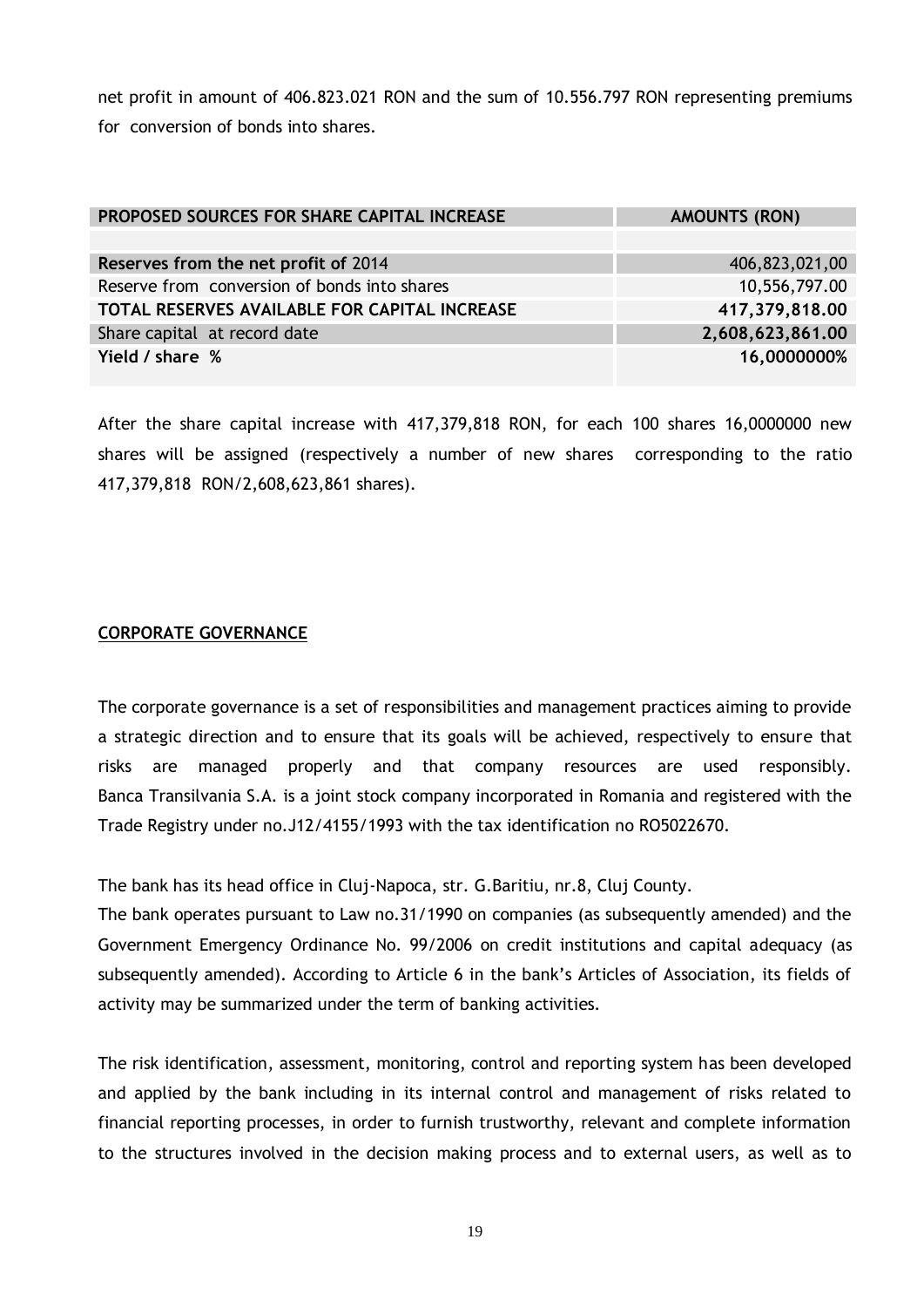ensure compliance with the legal framework for financial reporting and the internal policies and procedures.

## **Governing body of Banca Transilvania:**

The strategic management is ensured by the General Meeting of Shareholders, which has the responsibility to establish strategic objectives for the organization and to allocate the resources necessary for the implementation thereof.

The governing structure of Banca Transilvania includes the body with a supervisory function – the Board of Directors and top management bodies - Leaders / Leaders' Committee. The top management of the bank is ensured by individuals with powers for the current management of the bank, who are responsible for its fulfilment to the governing body, based on management contracts, relevant NBR regulations, the provisions in the law 31 / 1990 and internal regulations.

## *Board of Directors*

BT's management is entrusted by the General Meeting of Shareholders to a Board of Directors elected for a mandate of four years, consisting of seven directors, elected by the shareholders during the GSM – either upon the mandate expiry or on a case-by-case basis, in case of one or more vacancies. In accordance with specific regulations issued by the NBR, the Board of Directors is the guidance, coordination supervision and control body and has the following structure:

- Chairman of BT's Board;
- Vice-chairman of BT's Board;
- 5 members.

The eligibility criteria are set out in the specific legislation (Law no.31/1990 on companies, Government Emergency Ordinance No.99/2006 and the specific regulations of the NBR) and the provisions in Banca Transilvania's articles of association.

Currently, Banca Transilvania has a significant shareholder – the European Bank for Reconstruction and Development - EBRD (in accordance with the applicable law and authorized by the NBR to exercise this capacity) – a shareholder who, in accordance with the Articles of Association is entitled to appoint and keep one of the seven members of the Board, (subject to the approval by the GSM). After the approval of the shareholders and before the actual start of their mandate, the new Board members must obtain the prior approval by the NBR.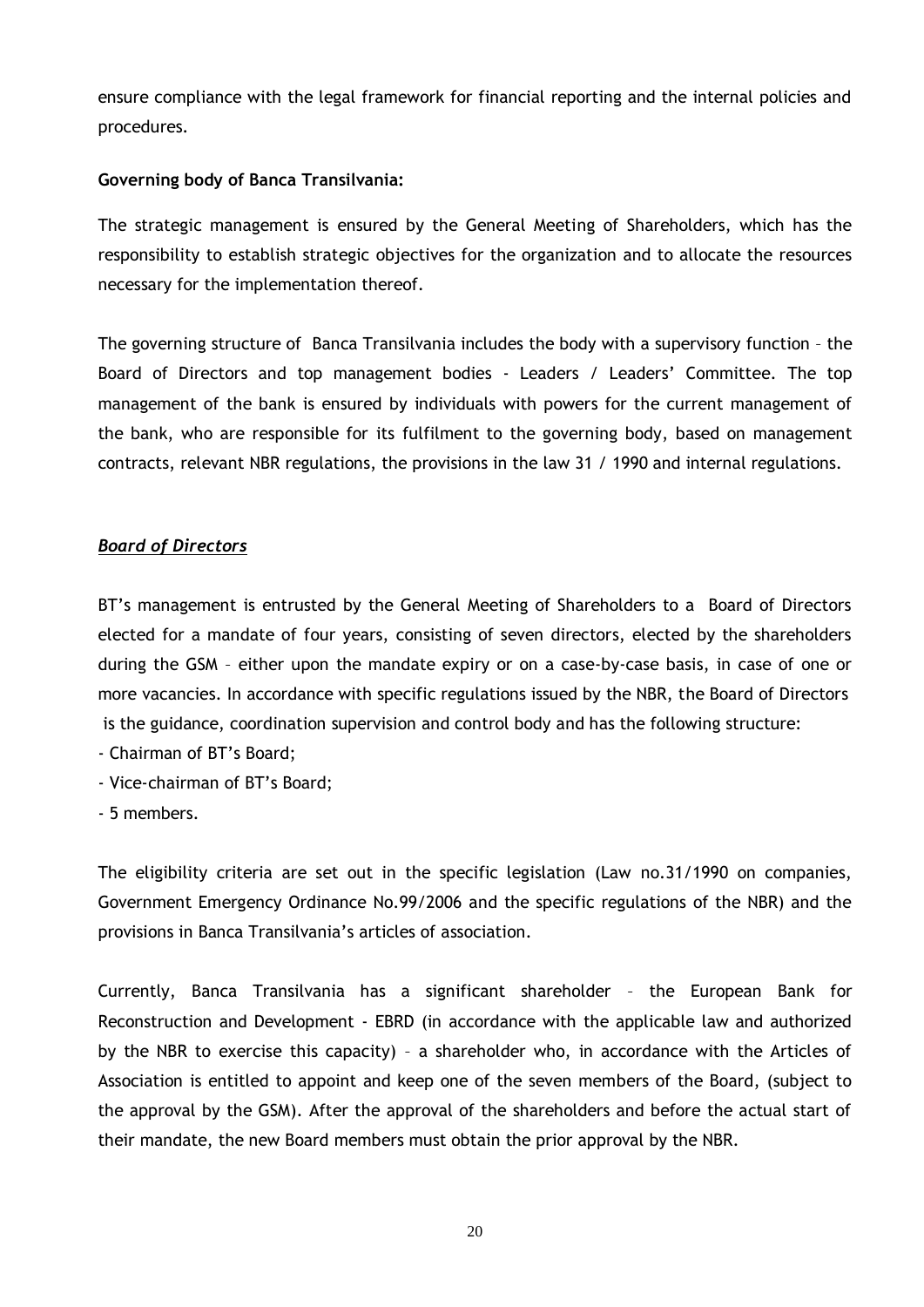*The Board responsibilities are*: supervises the achievement of the strategies and objectives provided in the declaration of policies adopted by the GSM, respectively the medium–term strategic plan; approves and reviews the general strategies and policies regarding the bank's activity, at least on an annual basis; adopts the activity plan and the revenues and expenditure budget, the investment program, profit and loss accounts and drafts the Bank's report subsequently submitted for approval by the GSM; prepares the proposals for the distribution of the net profit and submits them for approval by the General Meeting of Shareholders; approves a strategic plan for a period of 2 years, which should be reviewed at least annually; approves the Rules of Organization and Management, the Code of Ethics and Conduct and the organizational charts, number of employees, their remuneration and additional incentives; approves the individual exposures to related parties within the limits set by the Board; supervises the compliance risk management; ensures that the Bank can rely on permanent and independent compliance function; assesses the capital adequacy in relation to risks, performing adequate capital allocations to the assumed risks, both for the bank and for the Group companies; approves writing off debits for which all ways of recovery have been exhausted, the recovery of which cannot be achieved in economic conditions as well as losses caused by employees as a consequence of the normal bank risk in the current activity; certifies the accounting policies and financial control system and significant risk management

The Board of Directors approves the package of internal rules. The Board of Directors delegates the remuneration policy for the BT staff to the Remuneration Committee.

The Board of Directors meets at least once a month and whenever it is necessary in the presence of at least half of its members and may delegate specific responsibilities to committees composed of 2-3 members in line with applicable legal requirements. The committees established by the Board of Directors are: Audit Committee, Remuneration Committee and Nomination Committee risk.

The members of the Board of Directors and their professional background as of December 31,  $2013$ 

- **Ciorcila Horia** chairman Polytechnic Institute in Cluj, Faculty of Computer Science and Automation;
- **Marzanati Roberto** vice-chairman Business Administration in Turin, Italy;
- **Thomas Grasse** Board member
	- Bankakademie Frankfurt -Business School of Finance and Management and HYPO-Bank Mannheim Branch, Apprenticeship in Banking
- **Ivo Gueorguiev** Board member ;
	- Alberta university, Edmonton, Canada;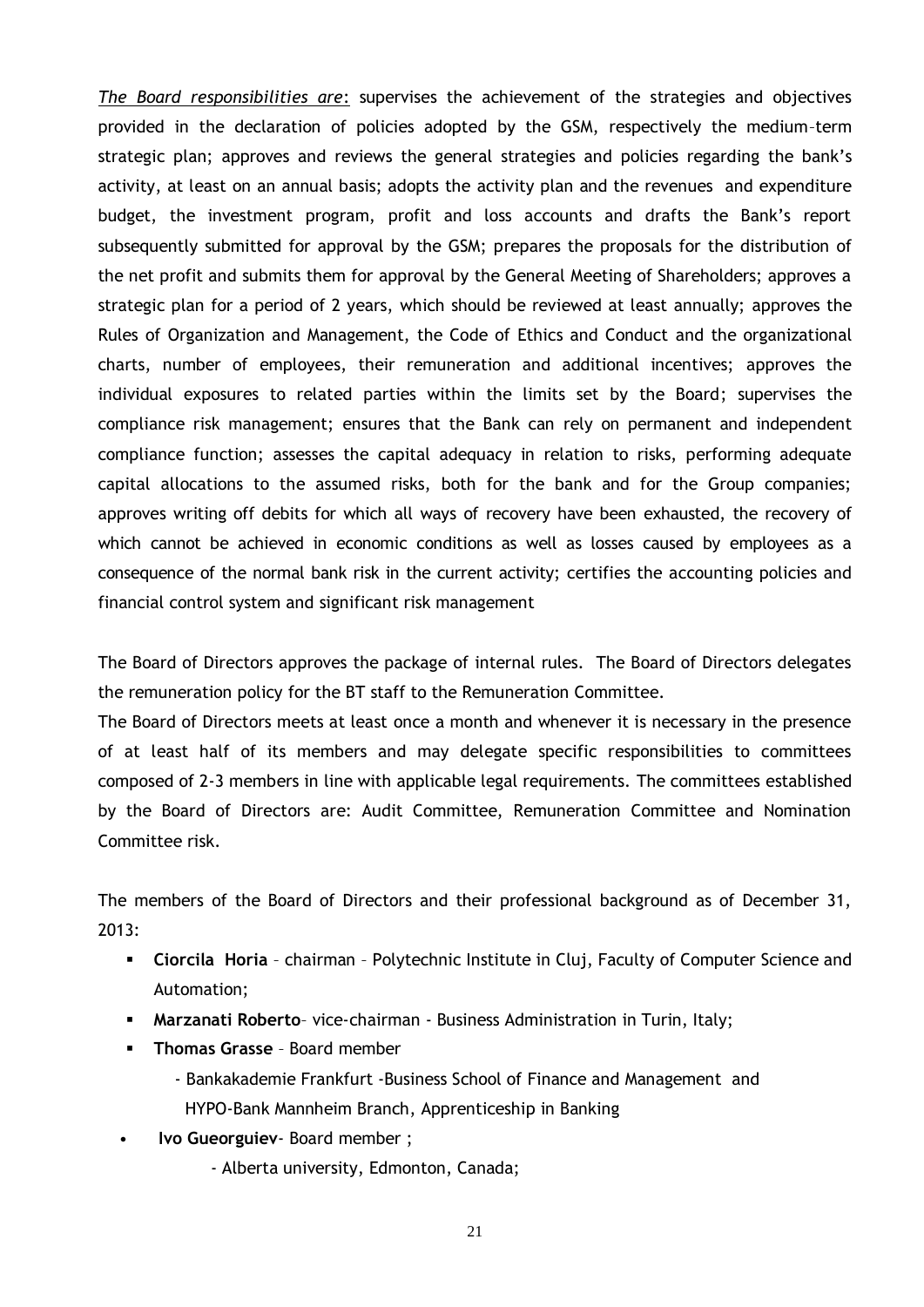- **Palagheanu Radu** Board member Polytechnic Institute of Cluj Napoca, Faculty of Electro-technics;
- **Ceocea Costel** Board member University "Al.I. Cuza" in Iasi, Faculty of Economics, PH.D. in industrial engineering
- **Vasile Puscas** Board member; Faculty of History and Philosophy, "Babeş-Bolyai" University, Cluj-Napoca, PH.D. in history

# *Audit Committee*

The Audit Committee consists of Board members who do not have management positions. It operates under the legal framework, i.e. the International Standards on Auditing, ISA 260-18, 2005-CFAR, the Company Law no. 31/1990, BT's Rules of Organization and Management BT and has the following structure: 3 non-executive Board members.

The Audit Committee has responsibilities regarding: the financial statements - important aspects regarding the accounting principles and the presentation of the financial statements, including any significant changes in the bank's selection or application of accounting principles; internal control – analysis by the internal and external audit of the internal control concerning the financial statements and obtaining reports and recommendations in connection to the findings; internal audit; reporting and other responsibilities.

# *Remuneration and Nomination Committee*

Remuneration and Nomination Committee is subordinated to the Board and has been created to provide independent opinions on the remuneration policies and practices, on the incentives for risk management, the bank's capital and liquidity, on the appointment policies and to exercise the powers mandated by the Board of Directors in this field of activity.

Composition of the Remuneration Committee:

-Chairman of the Board

-two Board Members

The committee examines and ensures that the general principles and policies for staff remuneration and benefits correspond to the business strategy, values and long-term objectives of BT.

The Remuneration Committee meets at least twice a year or whenever necessary at the request of one of its members or the bank's leaders.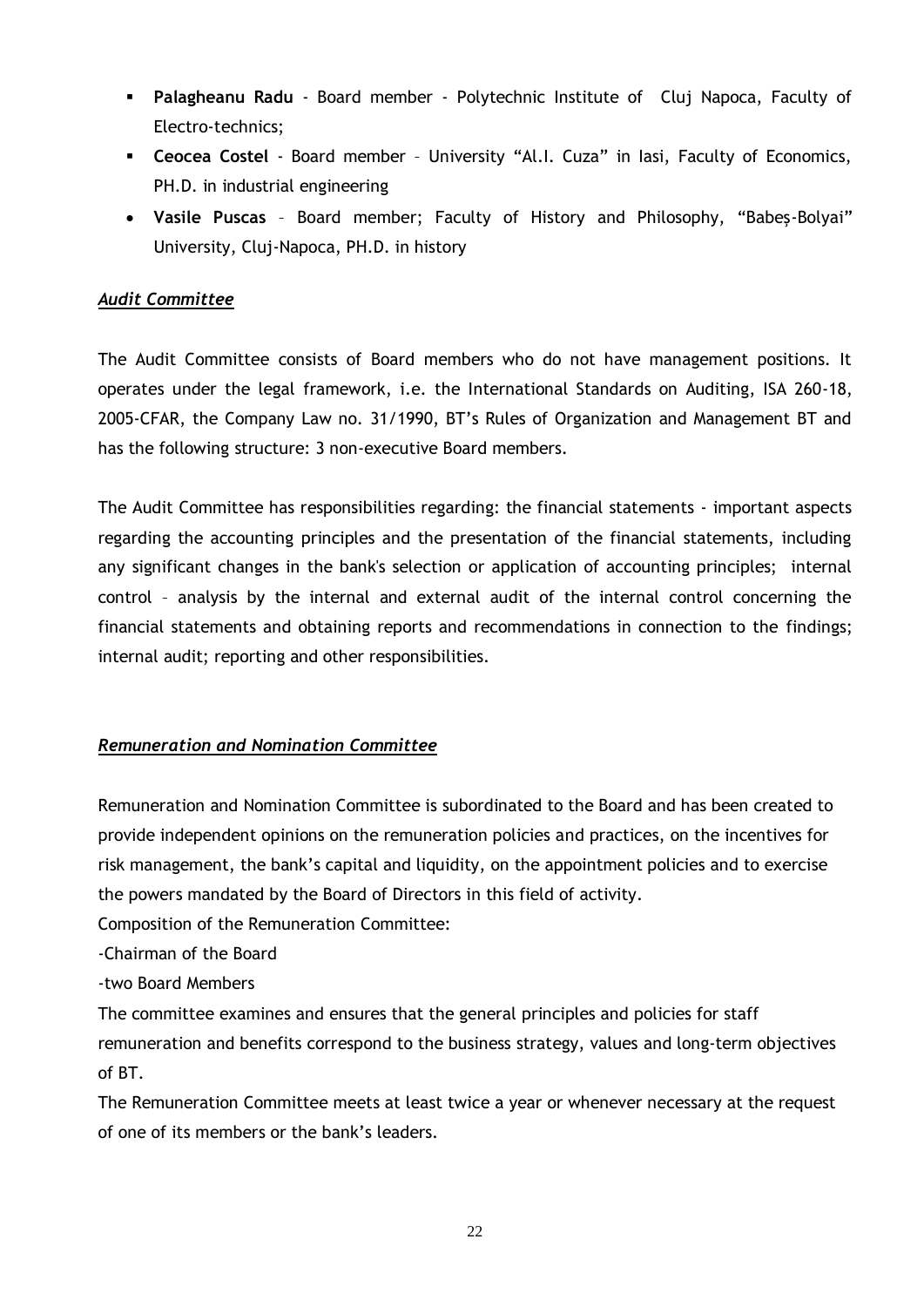## *Leaders' Committee*

The Bank's leaders are appointed by the Board of Directors and, in compliance with the legal provisions in force, they must be authorized by the National Bank of Romania before starting the effective exercise of their function. Under the relevant legal provisions, the Board mandated the bank's leaders jointly (with some exceptions, individually) to exercise the organization and the management of the bank's activity. The rules and procedures for the Leaders' Committee are approved by the Bank's Board of Directors and any modification of this document must be adopted by the Board of Directors and will become effective only after such approval. Membership of the Leaders' Committee:

- Chief Executive Officer (CEO);
- Deputy CEO Chief Risk Officer (CRO);
- Deputy CEO Chief Operations Officer (COO);
- Deputy CEO- Retail Banking;
- Deputy CEO Corporate & SME;
- Deputy CEO Chief Financial Officer (CFO);
- Deputy CEO Network and Business Development

The Leaders Committee analyses, endorses, approves or forwards for approval to the Board of Directors the following: regulations, reports about costs monitoring, the budget of revenues and expenditures, investment projects, balance sheet, profit and loss account, report on the bank's activity.

# *Assets and liabilities Committee (ALCO)*

The main objective of the ALCO is to manage the bank's assets and liabilities. The committee is appointed by the Leaders' Committee.

The ALCO meetings are held regularly (usually weekly) or, whenever necessary, at the request of any committee member.

The ALCO receives information and reports from the specialized departments, analyses them and makes decisions with regard to management of the interest rate risk, FCY risk, liquidity risk, price risk and related fields, for a proper management of the bank's assets and liabilities. Decisions contain specific deadlines and responsibilities.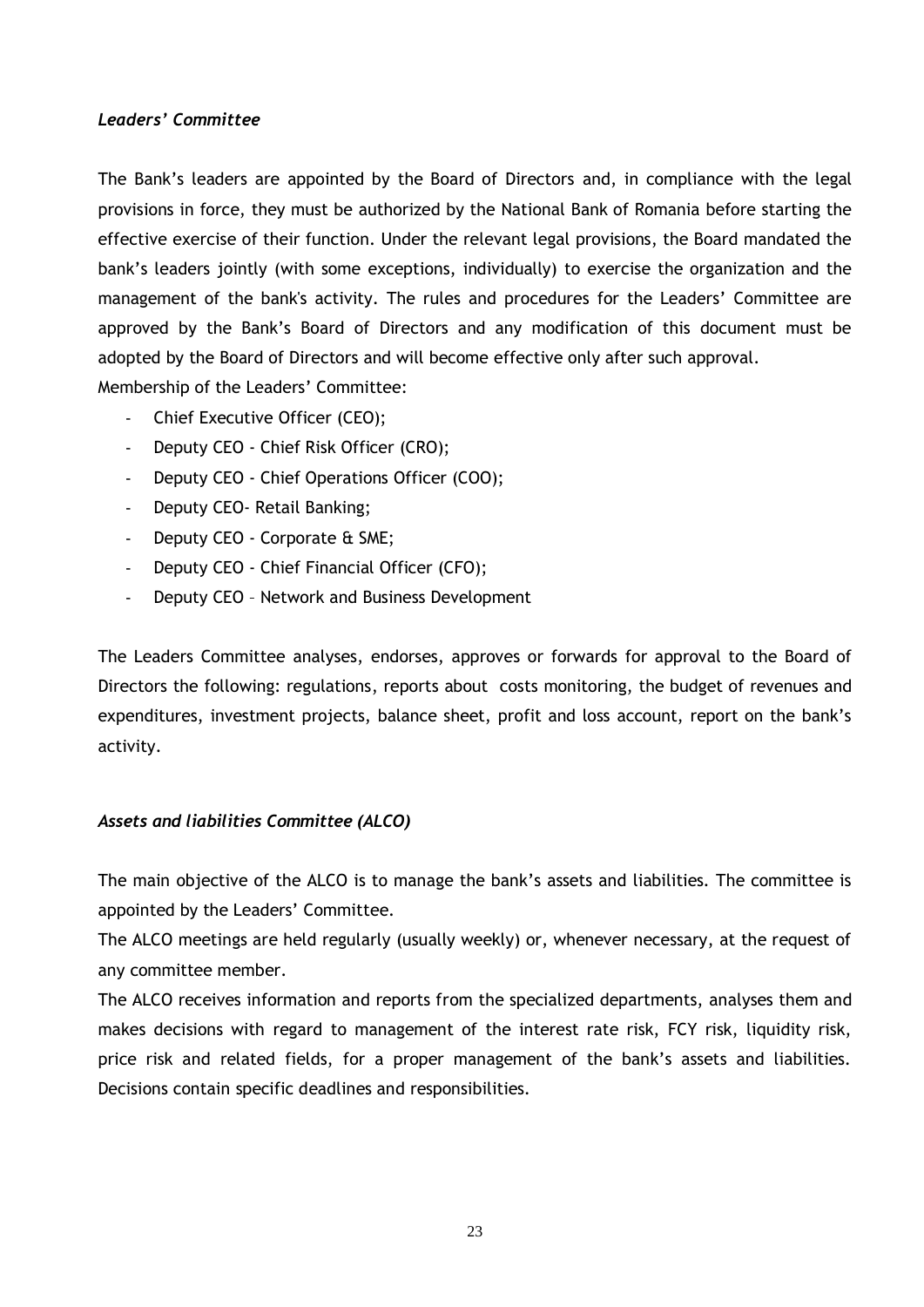#### *Procurement Committee*

The Procurement Committee has as main objective to establish the procurement policy of BT and to approve all investments involving expenditure outside a contractual framework or exceeds of cost limits of costs contractually regulated with amounts higher than 1000 euro / request.

#### *Human Resources Committee (CRU)*

The role of the Human Resources Committee is to develop and to increase efficiency of the decisions regarding the BT employees. The committee meets once a quarter or whenever it is necessary at the request of the HR executive manager.

The responsibilities of the Human Resources Committee are the following: appointment for the positions of agency manager, head of agency / bank unit, head of department, head of office, deputy ops manager; endorsement for the positions of deputy manager for companies, deputy manager - commercial companies; deputy manager for loans to companies; branch manager; regional manager and forwarding to the Leaders' Committee/Board for approval; approval of the policy for remuneration and benefits to be further approved by the Remuneration Committee; modification of payment schemes, bonuses and fringe benefits for employees; approves promotions and transfers according to the remuneration policy of the bank approved by the Remuneration Committee validation of the annual appraisals for employees.

#### *Loan policy and approval committee (CPAC)*

The mission of the loan policy and approval committee is to establish the bank's lending policy and to approve loans with values or conditions exceeding the competences granted to other bodies or persons in the Bank.

CPAC also approve loans that are under the competence of credit committees in branches not having unanimous votes in committees. The approval of credits is given in meetings or through internal memos and is valid if it meets the majority of attending members.

### *Loan and Risk Committees in the Head Office (CCR1 and CCR2)*

The main objective of the Loan and Risk Committees in the Head Office is to analyse and approve loans and loan restructurings, respectively, in accordance with their competence limits.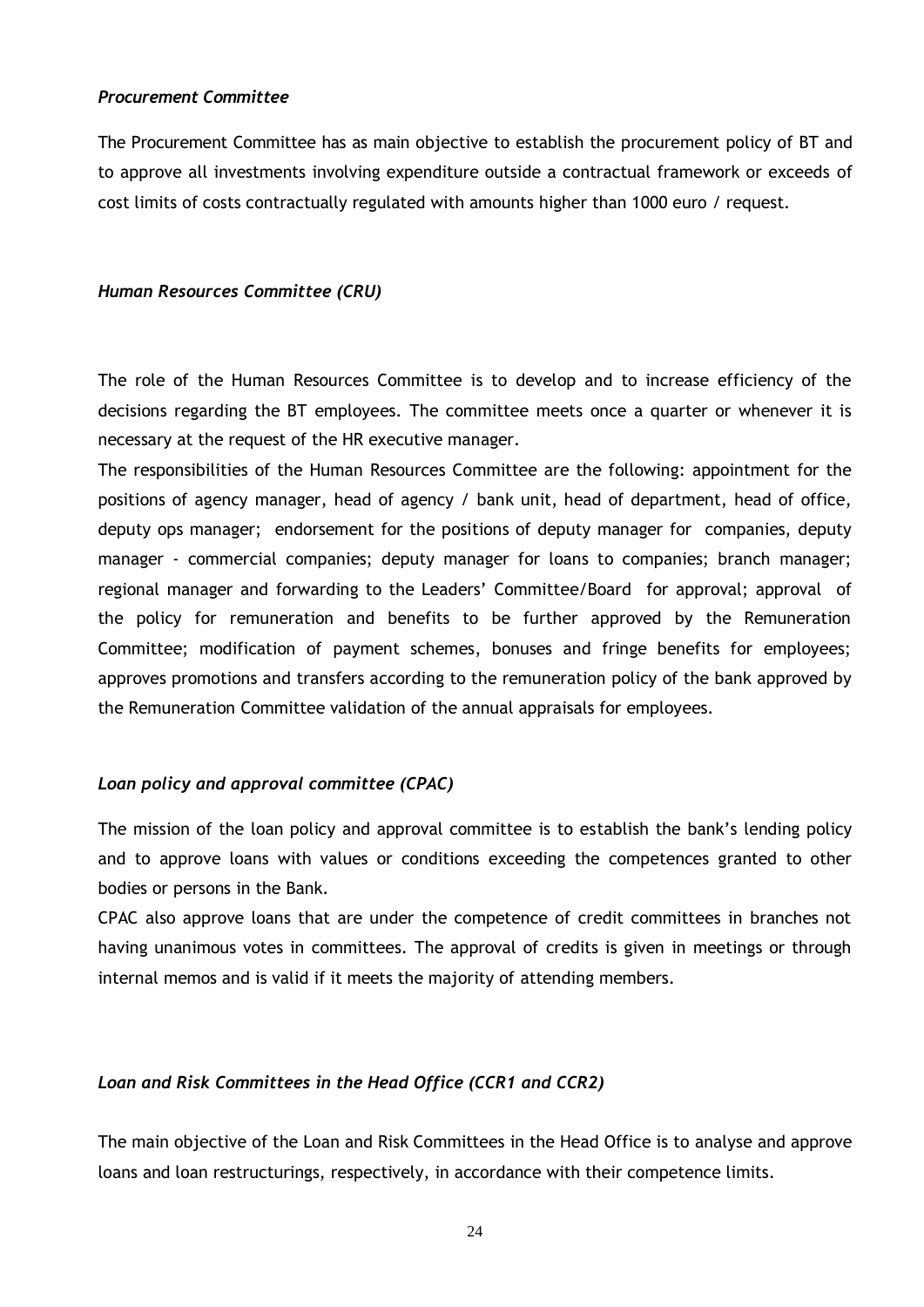The Loan policy and approval committee mandates CCR1 and CCR2 to approve loans (the competence is set in the specific internal regulations*).*

CCRC2 may approve credit values not exceeding 10% of its own competence limit for clients who at the time of analysis exceeded already the CCRC2 competence for individual or group exposures and are under the competence of CPAC.

## *Committee for Loan Remediation and Workout (CRW)*

The Committee for Loan Remediation and Workout is mainly focused on analysing and deciding with regard to the implementation of the remediation solutions proposed by the Department for Loan Remediation and Workout. The remediation solutions aim at remediating the situation of the selected customers facing difficulties, who cannot sustain their current debt service from their current business or at finding appropriate solutions to increase recovery. The approval of solutions is given in meetings or through internal memos and is valid if it meets the majority of attending members.

## *Committee for monitoring enforcement and sale of assets (CMESVA)*

The Committee for monitoring enforcement and sale of assets is established by the Leaders' Committee and its primary responsibility is to oversee the management of real estate assets that are in enforcement process or come from the sale of guarantees of loans given to natural or legal persons.

# *Committee for credits to Financial Institutions (CCIF)*

Committee for credits to Financial Institutions has the role to supervise BT credit exposures to financial institutions in Romania and abroad.

CCIF approves all derogations to the internal regulations and procedures that determine the way of working with other financial institutions in the country and abroad.

#### *Loan and Risk Committee in the branches (CCRS)*

The main objective of the Loan and Risk Committees in the branches is to analyse and approve loans and loan restructurings, respectively, under their competence limits.

The structure of the Loan and Risk Committees in the branches is meant to match the staff size and structure in the BT branches.

There are 3 types of Loan and Risk Committees at branch level: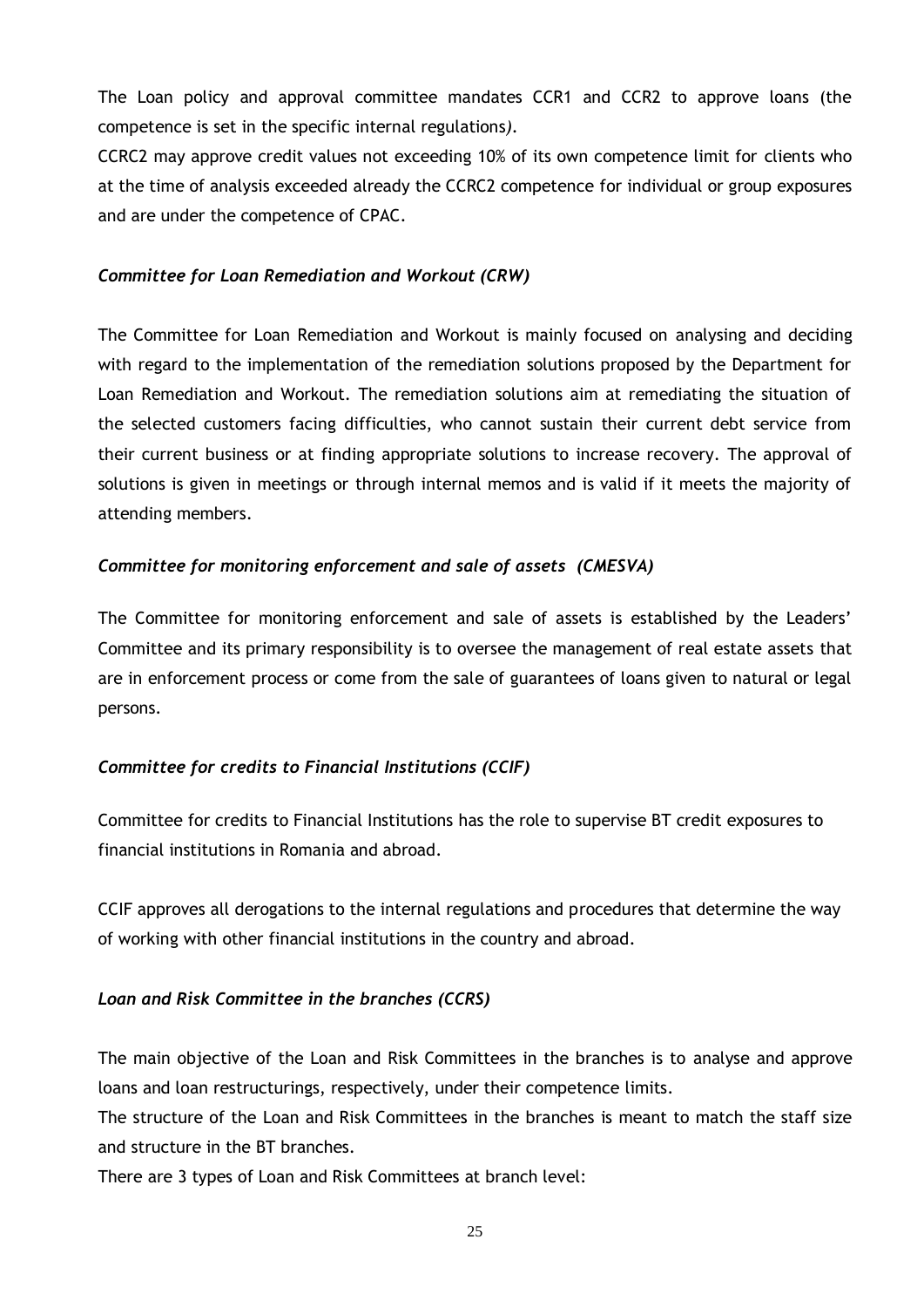a.Loan and Risk Committee for the approval of loans to Corporate clients: no. of members, at least 3 persons.

b.Loan and Risk Committee for the approval of loans to SME clients: no. of members, 3 persons. c.Loan Committee for the approval of loans to Retail clients:

The decisions of the committees are made by consensus (voting yes / no by all members).

# <span id="page-27-0"></span>**RELATIONS WITH SHAREHOLDERS AND INVESTORS**

The development of the General Meetings of Shareholders, as well as the shareholders' rights and obligations are governed by Law no. 31/1990 on trading companies and Law no. 297/ 2004 on the capital market.

The bank issues periodical reports, providing relevant information to the bank's shareholders.

# <span id="page-27-1"></span>**FINANCIAL CALENDAR FOR 2015**

Each year, Banca Transilvania prepares an information financial calendar for its shareholders, whereas such calendar is made public both on BT's website/Inverstor Relations/Financial calendar and on the site of the Bucharest Stock Exchange. [\(www.bvb.ro\)](http://www.bvb.ro/).

The calendar for 2015 is presented below:

| 1. Presentation of the preliminary annual financial results 2014 | 13.02.2015                      |
|------------------------------------------------------------------|---------------------------------|
| 2. Conference call for presentation of financial results         | 16.02.2015                      |
| 3. General Meeting of Shareholders to approve the 2014 financial | 29.04.2015 (first convocation)  |
| results                                                          | 30.04.2015 (second convocation) |
| 4. Presentation of the 2014 financial results                    | 30.04.2015                      |
| 5. Presentation of the financial results - Q I 2015              | 30.04.2015                      |
| 6. Conference call for presentation of financial results         | 30.04.2015                      |
| 7. Presentation of the financial results - Q II 2015             | 04.08.2015                      |
| 8. Conference call for presentation of financial results         | 05.08.2015                      |
| 9. Presentation of the financial results as at 30.09.2015        | 10.11.2015                      |
| 10. Conference call for presentation of financial results        | 11.11.2015                      |
|                                                                  |                                 |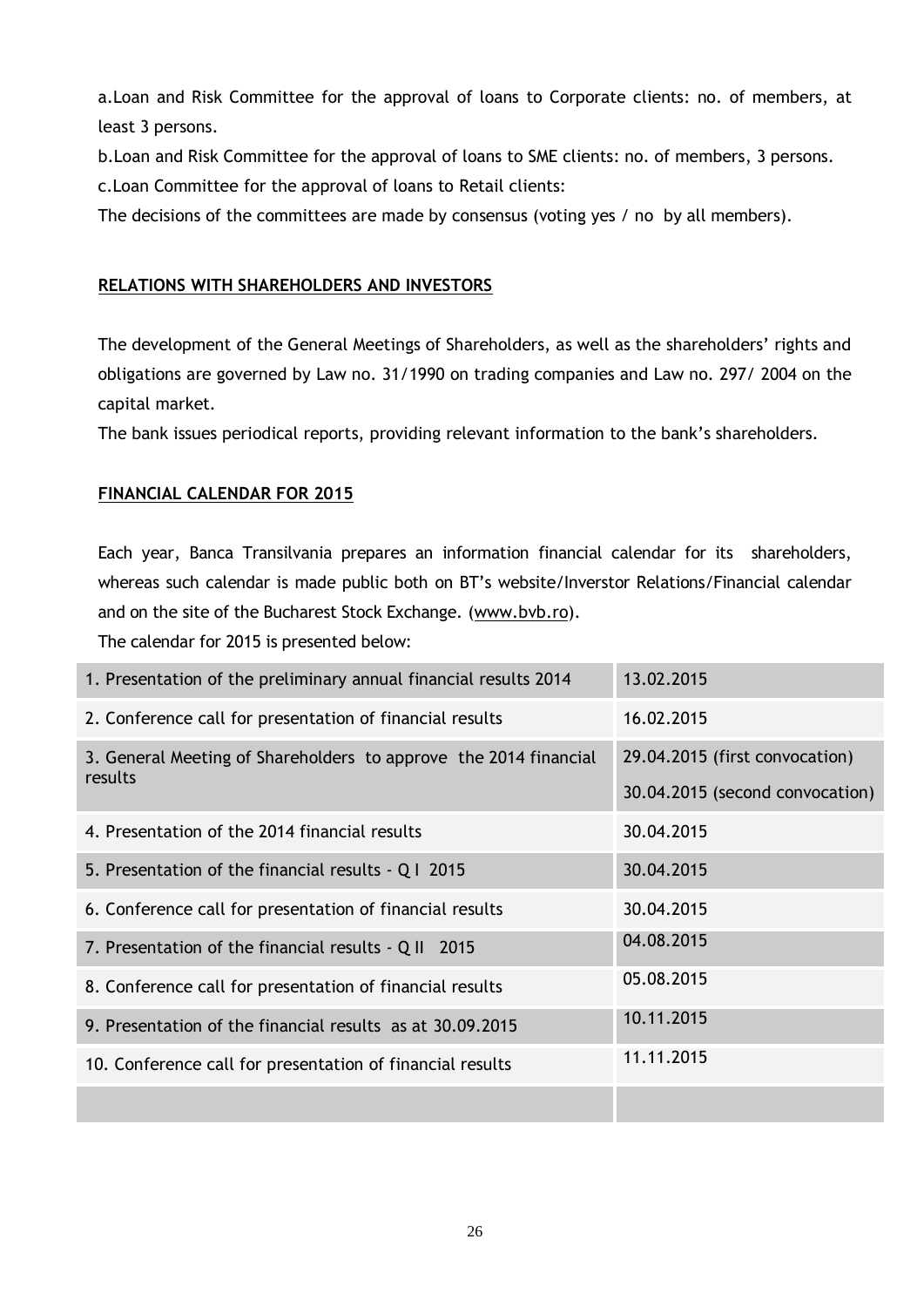#### <span id="page-28-0"></span>**RISK MANAGEMENT**

Risk management is part of all decision-making and business processes in Banca Transilvania. BT's management:

- continuously assesses the risks likely to affect the bank's business and goals and takes actions whenever any changes appear in its business conditions
- ensures an appropriate framework for the management of the bank's activities in accordance with the bank's structure, business and inherent risks, through its regulatory system (strategies, policies, rules, procedures, regulations) and controls (by individuals, departments, committees), operational flows, determination of specific costs.

- **Risk identification**: the bank's exposure to business-related risks in its daily operations and transactions (including lending, dealing, and capital market operations) is identified and aggregated in the bank's risk management infrastructure

- **Risk evaluation/measurement**: the bank performs an evaluation of identified risks by specific models and calculation methods: a system of ratios with related limits, a methodology for assessing the risk events likely to generate losses, calculation of specific risk provisions for impaired assets, estimation of the future evolution of assets' value, etc.

- **Risk monitoring and control**: the policies and the procedures implemented for an effective risk management are meant to mitigate risks inherent to the bank's business. The bank implemented procedures for the supervision and approval of decision and trading limits per person/ unit/ product etc. Such limits are monitored daily/ weekly/ monthly depending on operations.

- **Risk reporting**: the internal reporting of risk exposures is performed by departments based on business lines and consolidated at the level of the whole bank. The management is informed permanently about the risks inherent to the bank business.

- **Calculation and assessment of capital and capital requirements**: for the assessment of capital adequacy to risks, the Bank identifies and evaluates all significant risks to which it is or might be exposed. The Bank continuously calculates and assesses its internal capital and internal capital requirements to cover the bank's business needs and risks.

The main risk categories to which the bank is exposed are credit risk, liquidity risk, operational risk, market risk, interest rate risk outside the trading portfolio, reputation risk, strategic risk and compliance risk.

27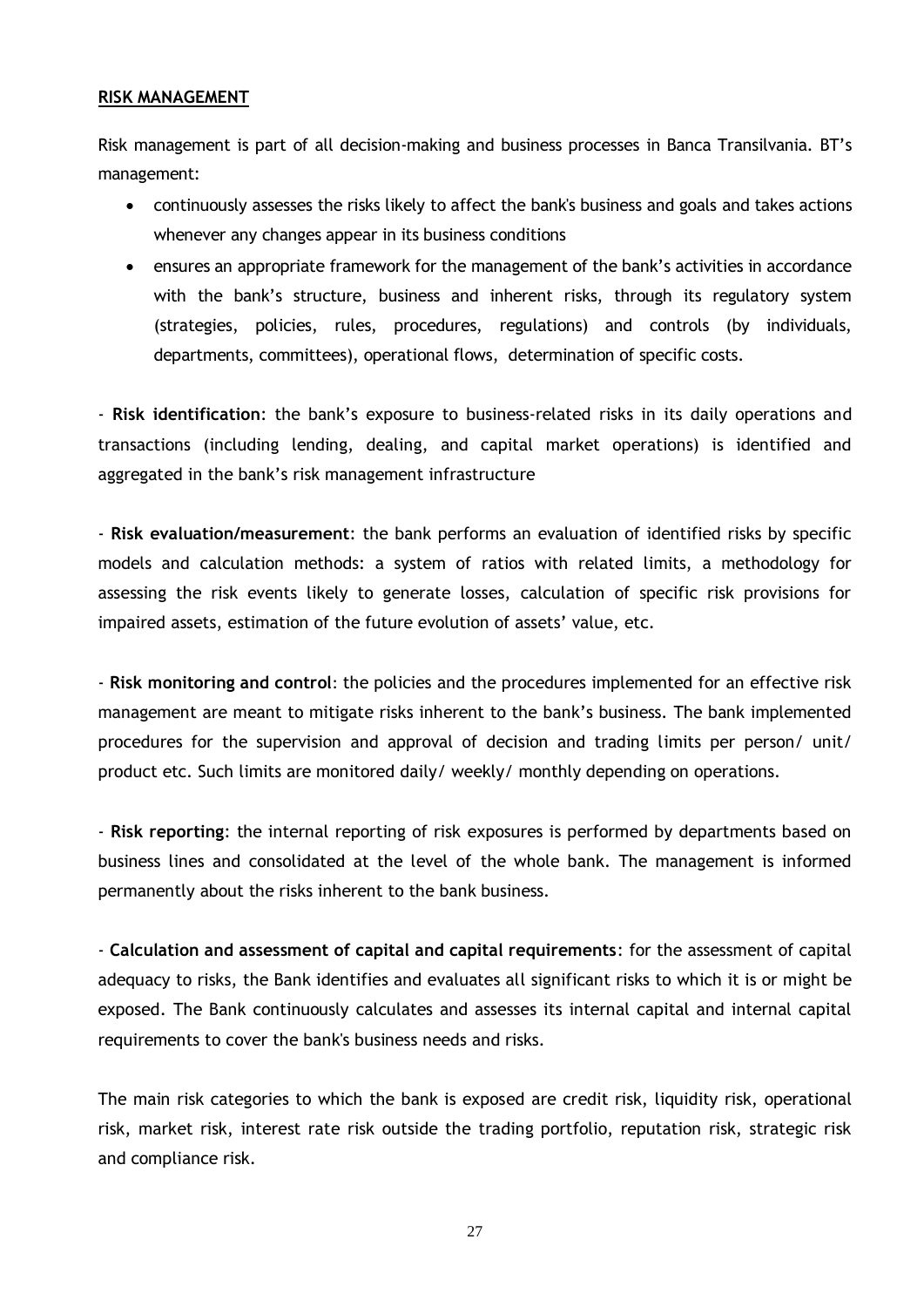### **CREDIT RISK**

The management of credit risk is periodically updated and improved. It is designed to cover all credit exposures deriving from the banking business and includes the following basic components:

- lending methodology to ensure a healthy credit portfolio
- individual counterparty rating system
- risk assessment system for transactions
- risk assessment system for new credit products / significant changes in the existing products
- active management of loan portfolio
- regional /sectorial/ product/client concentration limits/guarantee suppliers/types
- pricing methodology based on risks
- methodology for loan monitoring / review after credit granting
- methodology for credit risk provisioning
- methodology for the calculation of prudential adjustments
- methodology for identifying higher real or potential risk (early warning)
- methodology for identifying and management of high risk assets
- management of fraud risk
- improvement of the overdues' collection process

The management of credit risk consists mainly in:

- the organization of a proper system of norms and procedures establishing the regulatory

framework for the lending process in order to avoid or to minimize risks;

- developing/improving credit risk management procedures (strategy, policies, norms for credit risk management)

- management of own funds (monitoring aggregate exposure vs. own funds), simulations of capital requirements, compliance with internal rules regarding capital adequacy (assessment of capital adequacy to risks)

- maintenance and periodical review of a hierarchical system for the approval of loan exposure limits;

- monitoring credit risk on business lines and at portfolio level;

- management of critical exposures (loans classified into inferior performance categories, loans presenting signs of depreciation, etc).

- organizational structure of the bank – there are departments and committees with responsibilities in credit risk supervision and management.

#### **LIQUIDITY RISK**

The liquidity risk profile adopted in 2014 was "low to medium" due to the structural correlations of the bank's assets and liabilities, namely the mix of instruments designed for the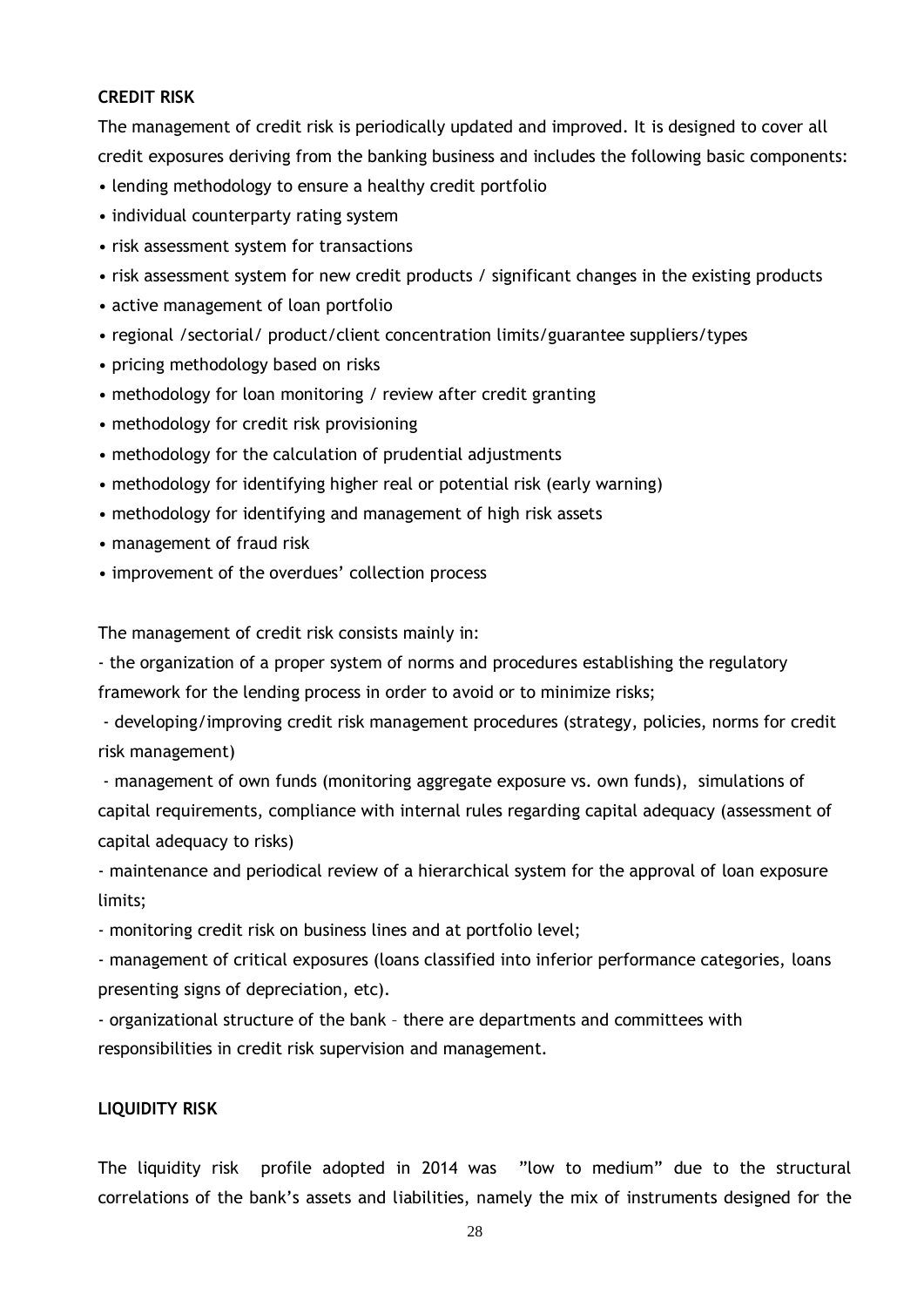use of temporary liquidity excess and the weight of stable resources raised from clients in total funds. Liquidity management is centralized.

The main principle in determining the types of instruments used by the Treasury in order to use temporary liquidity excess is the easy convertibility into cash, without affecting the initial yield of investments, notably their profitability.

For a sound management of liquidity risk, the bank is constantly concerned with raising liquidities via treasury operations, external financing, capital markets, etc. During 2014, the Bank recorded 1<sup>st</sup> rank liquidity ratios, indicating a comfortable liquidity in a general economic context still fragile.

Attention is given to:

- correlate the growth pace of resources/loans;
- diversify the range of instruments correlated with the institution's risk appetite
- adequate capital allocation

#### **OPERATIONAL RISK**

Operational risk represents the risk to incur losses from defective processes, errors generated by the IT system, inadequate employee activities and other external events. The bank monitors continuously the operational risks relating to the current activities of clients, banking practices, frauds, application of the management decisions, ethical aspects involving BT employees.

In order to reduce such risks, the bank implemented policies, norms and procedures, thus improving operational risk governance. Operational risk exposures are diminished through a permanent update of regulatory documentation in line with the legal regulations and market conditions, via staff training, constant improvement of IT solutions and consolidation of the bank's security systems, the use of additional means to reduce risks (insurance policies against risks), use of applications and specific tools to monitor transactions and banking activities in general in order to mitigate operational risks, including the risk of internal and external fraud, the application of measures to limit and to mitigate the effects of operational risk incidents, the application of the recommendations and the conclusions resulting from the control carried out by internal and external bodies, the update, evaluation and testing of business continuity plans on a regular basis.

Relevant information in terms of operational risks, including the material losses are tracked and analysed systematically, as part of the risk management system of the bank. This information is translated into specific reports (which contain graphics, quantitative and qualitative evolutions) that are periodically presented to the internal control committees, the Leaders' Committee and the Board of Directors. The operational risk assessment is closely related to the bank's overall risk management: its results are part of the operational risk monitoring and control process and is constantly compared with the risk profile defined in the risk management strategy.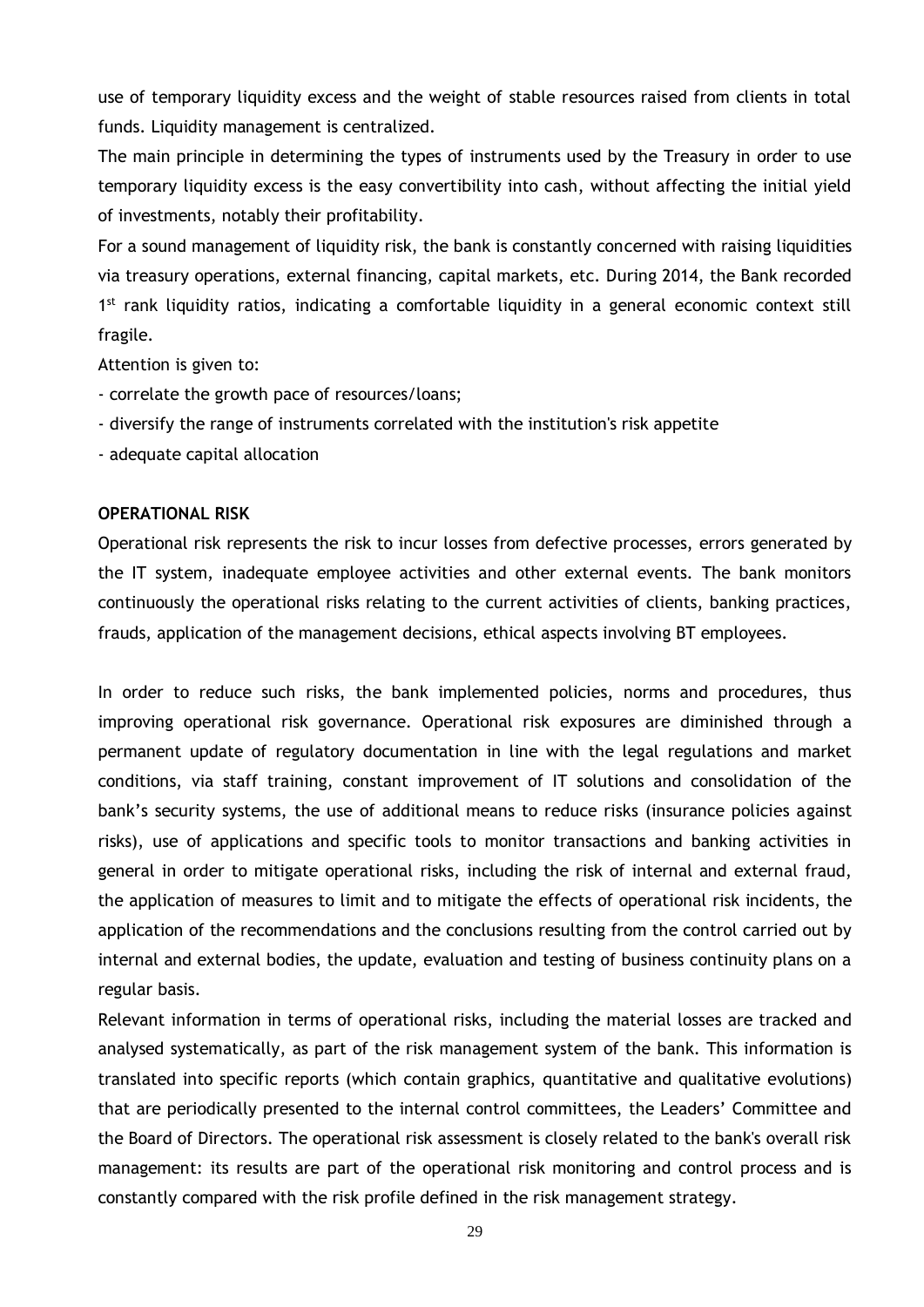#### **MARKET RISK**

The market risk profile adopted by Banca Transilvania was " low to medium" due to the structure and size of the trading portfolio, the prudential approach of all operations running such a risk and the numerous limits implemented and daily monitored within the bank's current business. In order to reduce market risk, the bank adopted a prudential approach to protect its profits from fluctuations in prices, interests and exchange rates on the market, which represent external and independent factors. Banca Transilvania performs a daily evaluation of all banking positions, marking to market its trading book, monitoring "warning" or "alert" levels, using backup plans in case of unstable market conditions.

#### **INTEREST RATE RISK OUTSIDE THE TRADING BOOK**

The interest rate risk profile in activities outside BT's trading book is "low", the bank adopting a set of strict principles for the management and monitoring of such risk.

The interest rate risk is initially addressed by the bank through a neutral position in main currencies - EUR and USD - and an "aggressive" position in national currency. The bank uses management tools such as GAP analysis, static or dynamic and the economic value of assets.

#### REPUTATION RISK

The reputation risk is the risk to incur losses or to fail in achieving estimated profits due to the lack of public confidence in the integrity of the bank. The reputation risk profile was "low" by maintaining the confidence of the public and the business partners in the bank's integrity, economic and financial position. The management of the reputation risk is based on undertakings in order to attract the best partners, both clients and suppliers, on the recruitment and retention of best employees, on the management of litigations, strict regulations, prevention of crisis situations and the consolidation of the bank's credibility and the shareholders' confidence, improving the relationship with shareholders, the establishment of a more favourable environment for investments and access to capital and on continuous and open communication with stakeholders (shareholders, mass-media, clients, partners, employees, authorities, etc.).

#### *STRATEGIC RISK*

The strategic risk is the current or future risk for profits and capital to be negatively affected by changes in the business environment, by unfavourable business decisions, improper implementation of decisions or the low adaptability to changes in the business environment. The bank's strategic risk profile is "low" based on the following aspects: risk management practices are an a part of BT's strategic planning, the exposure to strategic risk reflects strategic goals that are not excessively "aggressive" and are compatible with the developed business strategies, the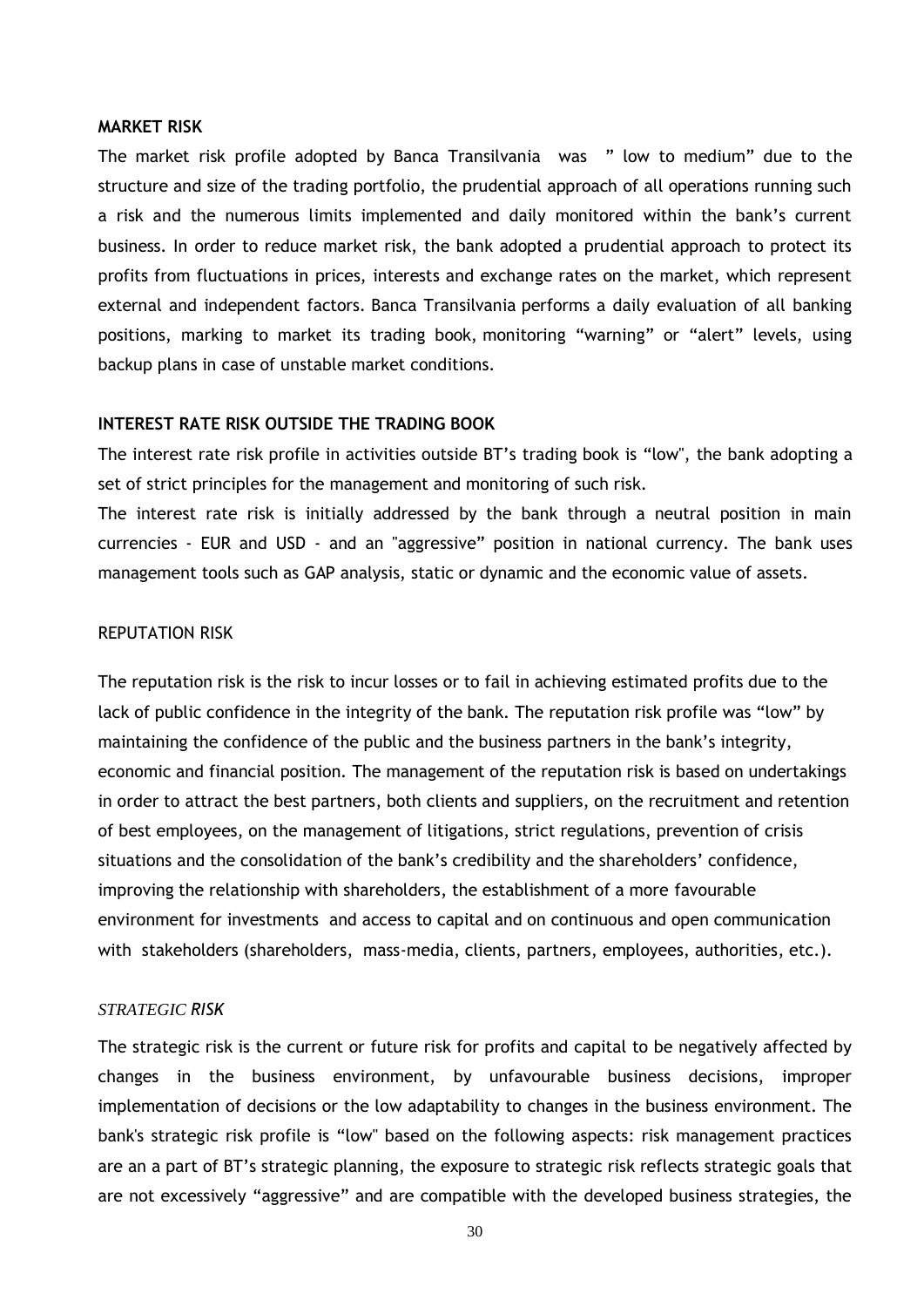business initiatives are well designed and supported by communication channels, operating systems and adequate delivery networks.

### *COMPLIANCE RISK*

Compliance risk is the current or future risk to damage profits and capital, which may result in fines, damages and / or termination of contracts or that may affect the bank's reputation as a result of violations or non-compliance with the legal and regulatory framework, agreements, recommended practices or ethical standards.

In BT's perspective, compliance risk relates to compliance with a broader regulatory framework which is not strictly related to banking activities, namely compliance with labour law and work safety and protection legislation, quality in constructions, prevention of fires, etc.

The objectives of compliance risk management are: identification of compliance risks, compliance risk assessment, compliance risk monitoring, compliance risk reporting.

The compliance function, which is responsible for compliance risk management, has the role to assist the management structure in identifying, assessing, monitoring and reporting compliance risk related to the bank's activities.

In BT, the compliance function is approached separately from the risk management function and the audit function, but the bank's internal regulations provide for mechanisms to ensure a close cooperation between these three functions.

#### *INTERNAL AND EXTERNAL AUDIT*

In 2014 the Internal Audit Department audited 29 branches (21 branches - full audit topics, 6 branches - partial topics (loans), 2 branches - partial topics (loans and operations), including related agencies, 172 agencies, HQ departments and 8 subsidiaries, covering the whole audit plan proposed for the year 2014.

The general objectives of the 2014 audit focused mainly on risk management as well as the assessment of the overall control system implemented on transactions and / or processes / flows, covering the entire range of risks.

The evaluation of the control system was performed according to the Internal Audit Statute and the International Audit Standards.

The external auditor of the bank - KPMG Audit SRL - audited the financial statements of the bank as at December 31, 2014.

<span id="page-32-0"></span>According to the audit opinion, the financial statements reflect in all significant aspects the bank's financial position, the individual result and cash flows in conformity with the International standards of Financial Reporting endorsed by the European Union.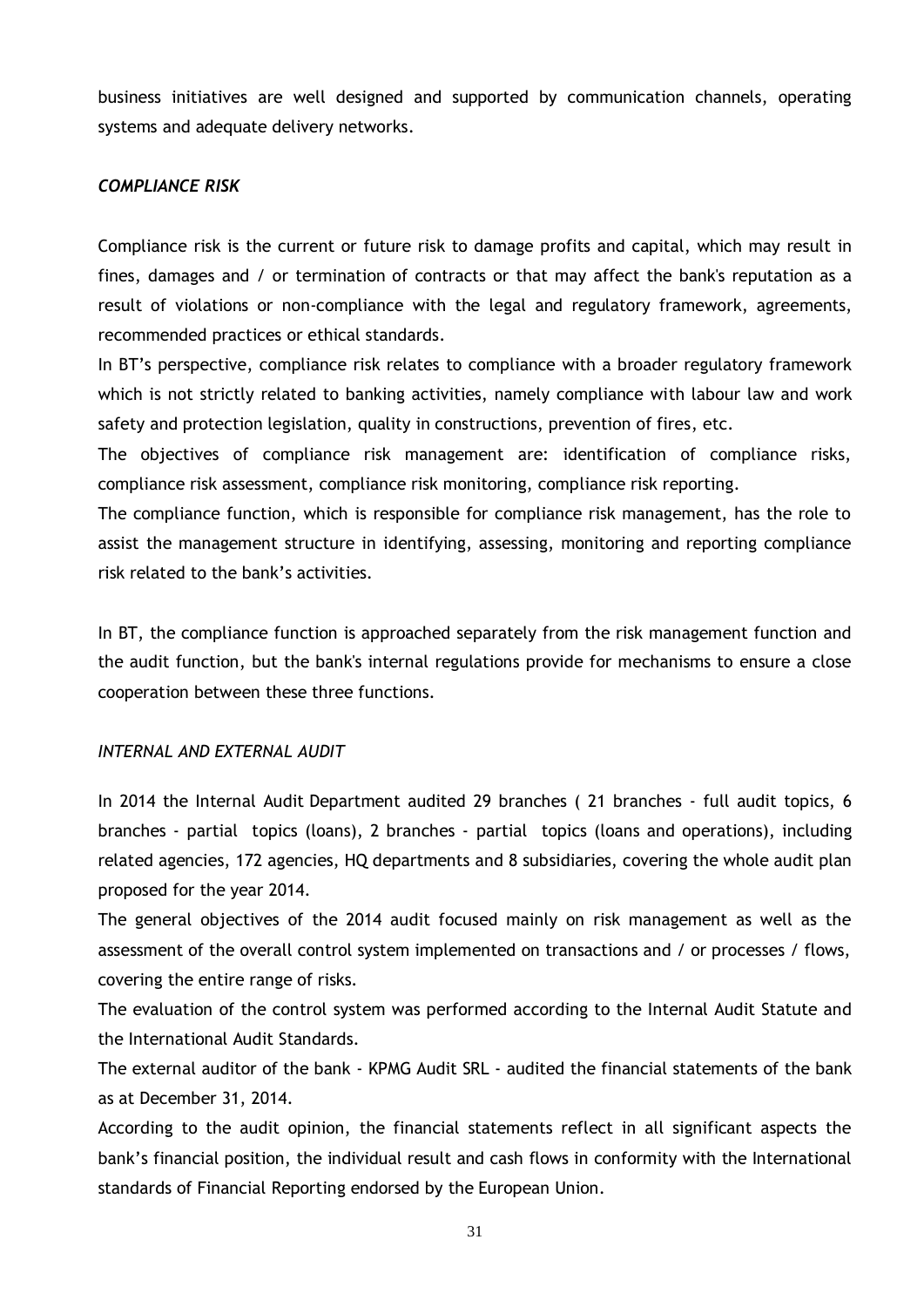## BANCA TRANSILVANIA GROUP POLICY

The BT Group is a financial group with distinct activities dedicated to corporate clients, SME and Retail Banking, created to provide quality services through a nationwide network and by a professional staff.

The concept in the BT group's business is "client servicing" based on cross-selling of products, flexibility in meeting client's requirements and use of centralized information systems.

BT is the core (parent company) of the BT Group with a majority position in its subsidiaries.

All subsidiaries of BT Financial Group bear the BT brand and corporate identity.

In the last quarter of 2014 a contract was signed to take over 100% of the Volksbank stocks. As a result, it is expected to increase the retail segment by approx. 190,000 clients.

The main objectives of the group are:

-Strengthening the cross-selling relationship with the bank and increase of transactions by 50% focusing on the automotive area for BT Operational Leasing;

-Sustained growth of sales through the retail network of the bank, the lending target is 5% more than the previous year for BT Direct;

-Target asset management in amount of 2 billion RON in 2015 + 35% for BT Asset Management.

## <span id="page-33-0"></span>**MEMBERS OF BT FINANCIAL GROUP**

The Bank ensures an adequate level of capitalization to its subsidiaries, improving risk management by involving the bank's audit and compliance functions.

The gross value of investments in the group at the end of 2014, according to the International Standards for Financial Reporting adopted by the European Union, increased by 1% in 2014 vs. 2013, respectively from 115.96 million RON to 116.86 million RON.

The group subsidiaries in which BT holds direct participations are:

| <b>Subsidiary</b>                   | <b>Business profile</b>            | %<br><b>Direct Equity</b><br>investment | %<br><b>Total Equity</b><br>investment |
|-------------------------------------|------------------------------------|-----------------------------------------|----------------------------------------|
| <b>BT Securities SA</b>             | Investments /brokerage             | 98,68%                                  | 98.68%                                 |
| BT Leasing Transilvania IFN SA      | Leasing                            | 51,72%                                  | 100,00%                                |
| <b>BT Investments SRL</b>           | Investments                        | 100,00%                                 | 100,00%                                |
| <b>BT Direct IFN SA</b>             | Consumer finance                   | 93,70%                                  | 100,00%                                |
| <b>BT Building SRL</b>              | Real estate                        | 4,17%                                   | 100,00%                                |
| BT Asset Management SAI SA          | Management of assets               | 80,00%                                  | 80,00%                                 |
| BT Compania de Factoring SRL        | Factoring                          | 99,46%                                  | 100,00%                                |
| <b>BT Leasing MD SRL</b>            | Leasing                            | 100,00%                                 | 100,00%                                |
| <b>Improvment Credit Collection</b> | Credit collection and<br>reporting | 99,89%                                  | 100,00%                                |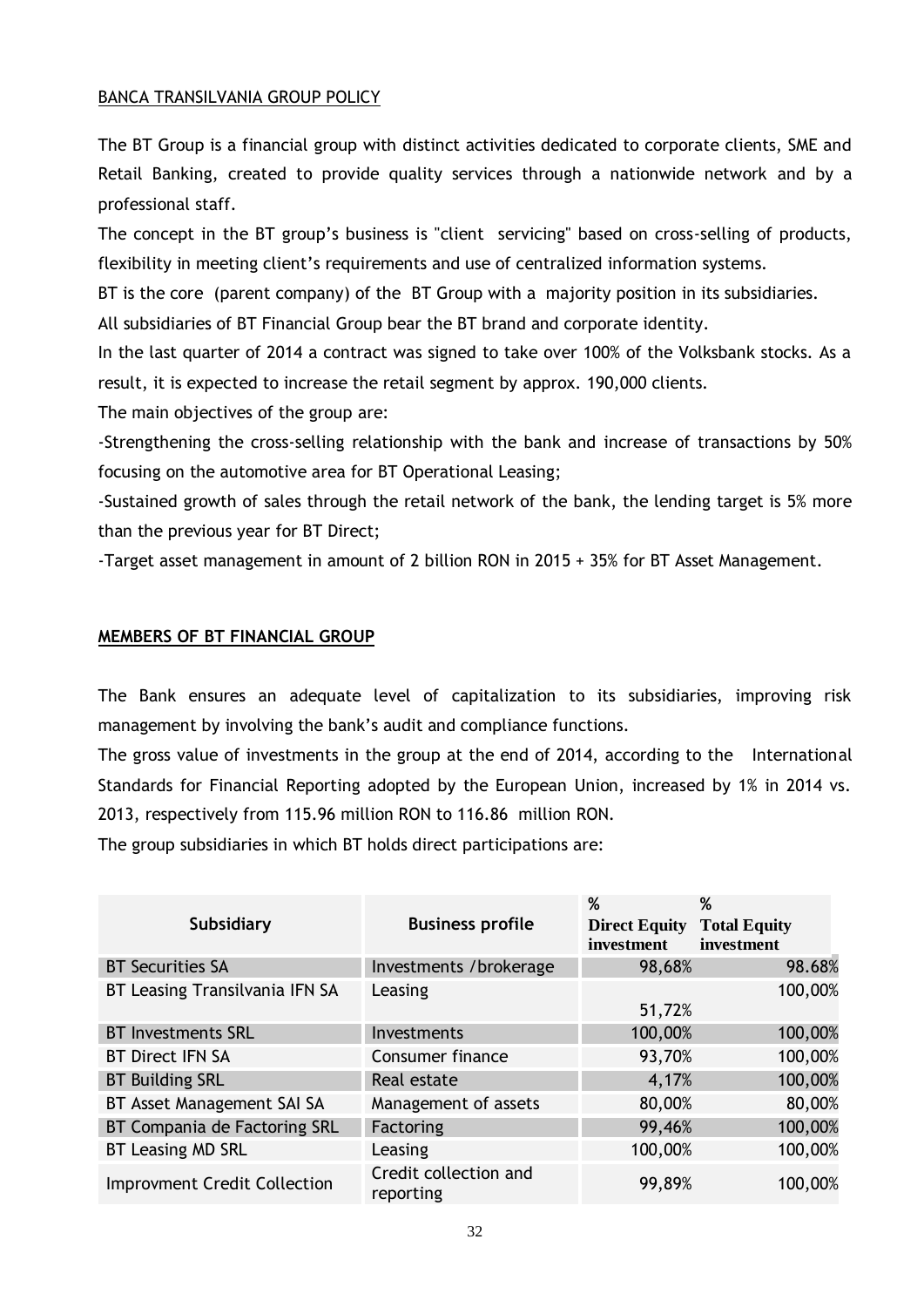In 2014 the share capital of Improvement Credit Collection was increased by the direct participation of Banca Transilvania with 900 thousand RON, thus reaching 99.89%.

## <span id="page-34-0"></span>**ENVIRONMENTAL POLICY**

Banca Transilvania develops actions involving its social responsibility in environmental protection through the program "Banca Transilvania - environmentally friendly," by which it proposes to contribute to the protection of the natural environment. Thus in 2014, the project " Transylvania reforestation" continued by planting over 40,000 trees on an area of 10 hectares, in Budeşti-Fanate, between Cluj and Bistrita. The BT partner in this action was Tasuleasa Social Association and the Budesti-Fanate was chosen to meet the needs of the community, one of the poorest villages in forests in Transylvania, with only 4% of forest area. The action will continue in 2015 with the participation of volunteers of the entire BT group in the same area, offering an appropriate occasion to encourage volunteerism and provide an example of good practice to community with such a project dedicated to future generations.

BT pays attention to compliance with environmental and social legislation in force and the use of appropriate social and environmental practices, as important factors in proving an effective business management.

#### <span id="page-34-1"></span>**CORPORATE SOCIAL RESPONSIBILITY**

In addition to its business objectives, Banca Transilvania is socially involved via the following foundations: "Cluj has Soul", "BT Charity" and "Transilvania". The "Cluj has Soul" foundation is the greatest social project initiated and developed by BT, helping young people between 14 and 20 years old (from underprivileged families or under social care) to have a better life. In over 7 years of activity, the foundation provided assistance to 1.700 teenagers.

Other projects in which the Bank was involved:

1. "Crosul BT" - a traditional running competition, which had a humanitarian component in 2013.

2. My Money Week – a project for students in secondary schools in Cluj-Napoca, started by the International School in Cluj, aiming to raise awareness of young people about personal finance management.

- 3. Excellence Gala "10 Cluj Cluj juniors, City hopes", fifth edition, where BT is a traditional partner. Gala is a cultural, artistic and educational event dedicated to the young generation.
- 4. Student Month in Cluj, the largest event dedicated to students, organized by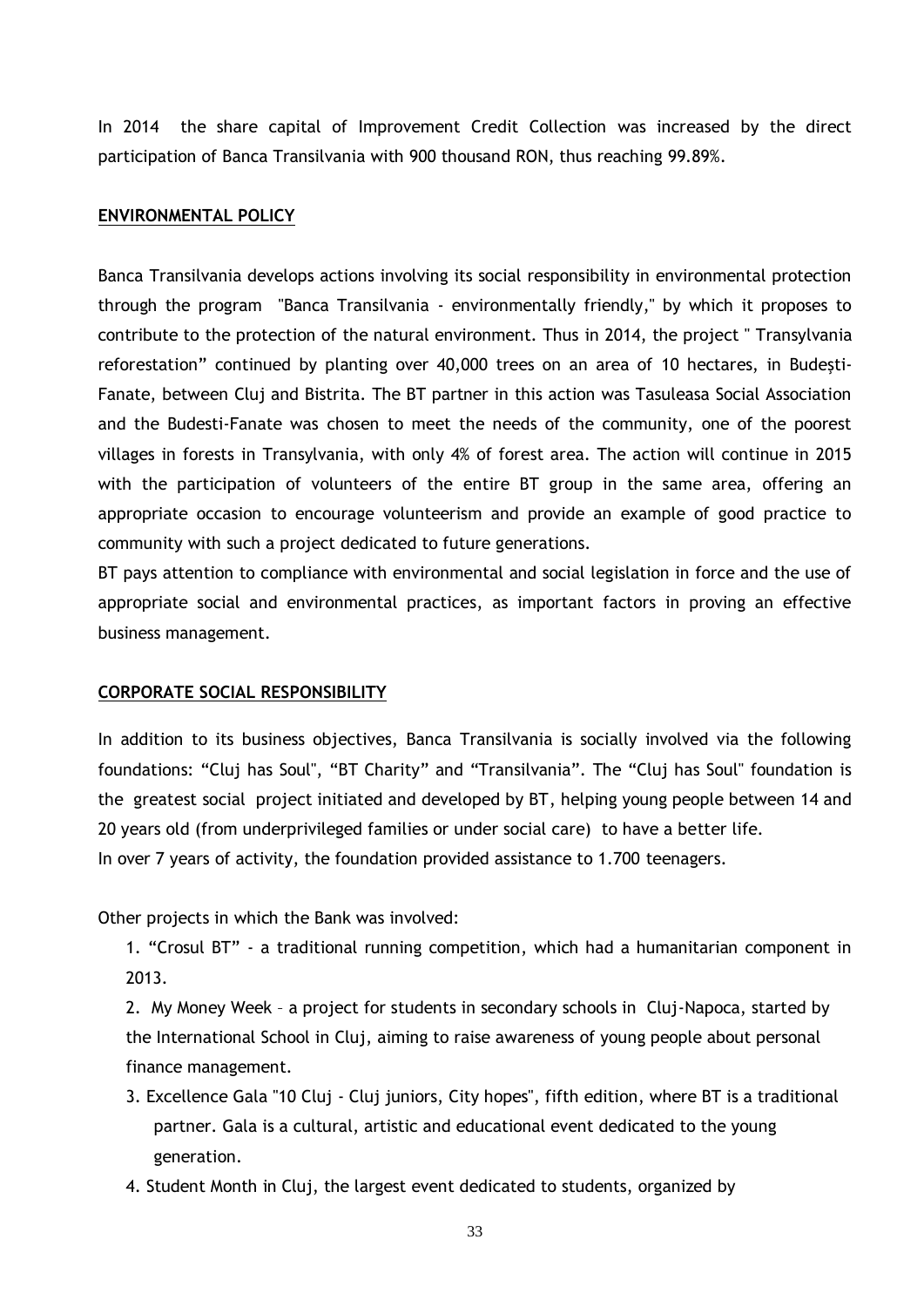Student Consortium in Cluj. Total participants was estimated at 20.000 youth.

- 5. Ghita Muresan Summer Camp Tour basketball dedicated program in Romania, especially to children and their parents, conceived as a summer camp. The event was conducted in Cluj-Napoca.
- 6. International Film Festival of Comedy "Comedy Cluj", an event which promotes artistic talents of the area of film / comedy section.
- 7. Transylvania Forest, the largest forestation event in Romania.
- 8. International Theatre Festival in Sibiu, considered the most important annual event in the field of arts in Romania and third in scope and importance in Europe.

## <span id="page-35-0"></span>**OTHER INFORMATION**

**Regarding the preparation of individual financial statements in accordance with International Financial Reporting Standards adopted by the European Union and the performance of financial-economic activity**

The information in the individual financial statements for the 2014 exercise is based on the accounting rules provided by the Law no. 82/1991, as further amended and completed, the BNR Order no.27/2010 for approving the accounting rules under International Financial Reporting Standards adopted by the European Union, as modified and completed by the BNR Order no. 29/20.12. 2011, BNR Order no.1/30.01.2013 and other BNR instructions in the field.

The obligations to the state and local budget and special funds were correctly determined and the related payments were made according to the legal provisions.

The statement of financial position, the statement of income, the cash flow statements, the changes in shareholders' equity, the accounting policies and the explanatory notes were prepared in compliance with the Order 27/2010 for approving the accounting rules under International Financial Reporting Standards adopted by the European Union, as further modified and completed. The items in the balance sheets correspond with the data in the trial balance and truthfully reflect the assets determined under the annual inventory.

The revenues, expenditures and individual financial results for 2014 are reflected accurately in the income statement and the proposals for net profit distribution are in accordance with the laws in force.

The Bank calculated and paid monthly its tax obligations to the state budget and special funds and its quarterly /by-annual obligations to the local budget and made anticipated payments on a quarterly basis in accordance with legal regulations.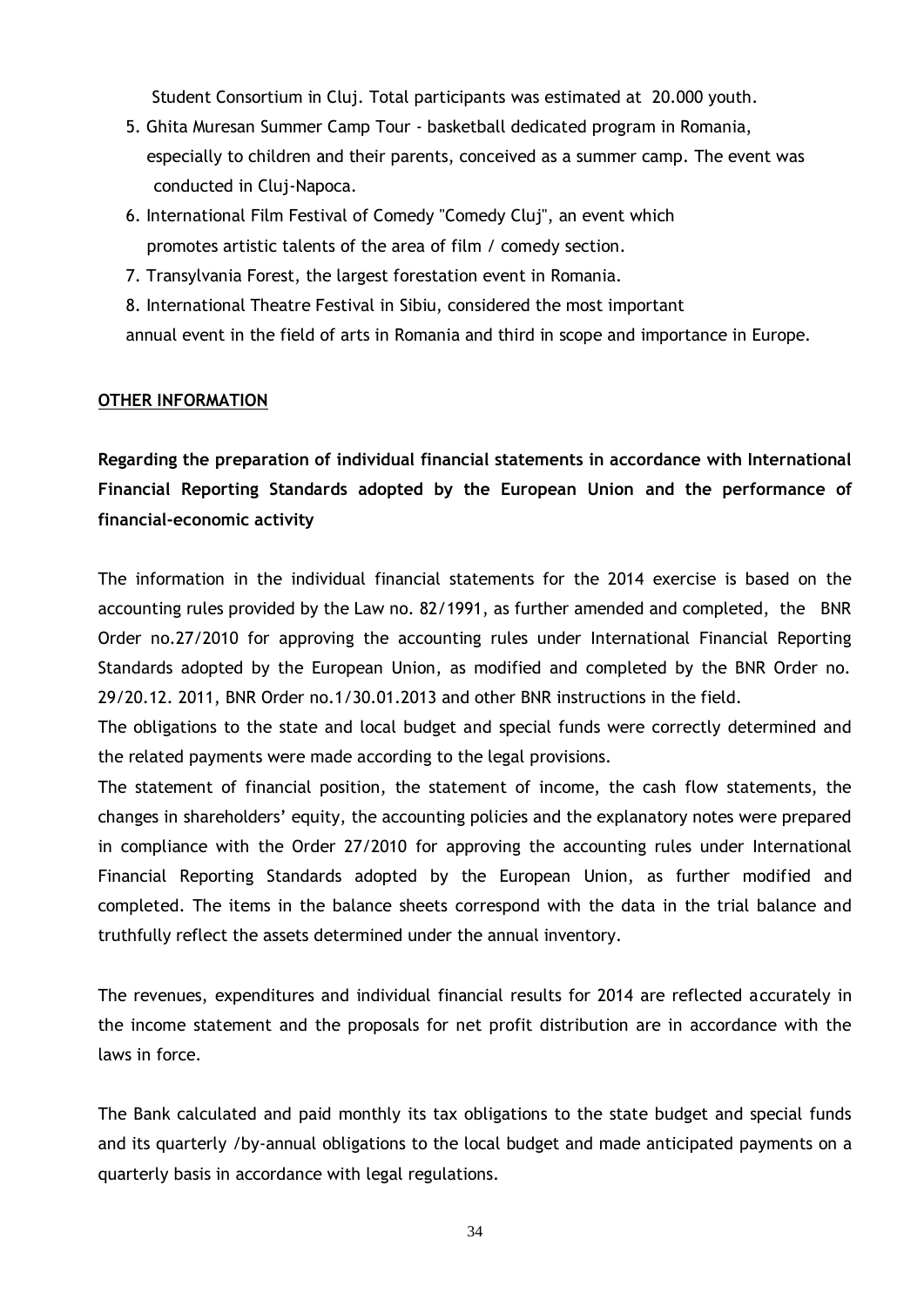The assets' inventory process was carried out according to the Accounting Law no. 82/1991, as further modified and completed, the Governmental Emergency Order no. 99/2006, as further modified and completed, the Order no.2861/2009, as further modified and completed, its results being truthfully reflected in the balance sheet.

No events were recorded after the balance sheet date likely to have an impact on the 2014 financial statements. Only a part of the conditions in the contact for buying Volksbank Romania S.A. have been met by the date when the financial statements are approved. The deal is estimated to come to an end in the second quarter of 2015.

# <span id="page-36-0"></span>**INFORMATION ABOUT THE PROJECTED EVOLUTION OF THE BANK IN 2015**

#### **QUANTITY OBJECTIVES FOR 2015:**

- Total assets: 4% increase
- Total loans: 10% increase
- Total deposits from clients: 6% increase
- Cost / Income: maximum 43.1%
- Loans / Deposits: 70%
- Maximizing return on capital (ROE);
- Consolidation of the  $3^{rd}$  position on the cards market  $\rightarrow$  2,500,000 carduri;
- Centralization of retail activity
- Creating alternative products to traditional deposits with decreased interest rates to encourage clients to take other products: fund units; insurance; other investments;
- An agriculture department to provide expert advice in the network
- Focus on-line and digital products

#### QUALITY OBJECTIVES FOR 2015

- Application of new European funding schemes for 2014-2020;
- Development of factoring for customers and focus on strategic sectors;
- Specific implementation steps, specific adaptations for the new CRM Oracle-Siebel application, application of the Loan Origination module throughout the bank's network;
- Ability to access applications on smartphone and tablets by developing a secure and controlled management;
- Developing a new BT24 platform and preparation for bulk salary processing;
- Maintaining and strengthening the  $3<sup>rd</sup>$  position in the banking system in terms of assets.
- Improving the loan portfolio quality;
- Orientation towards the agricultural sector and to project co-financing from EU funds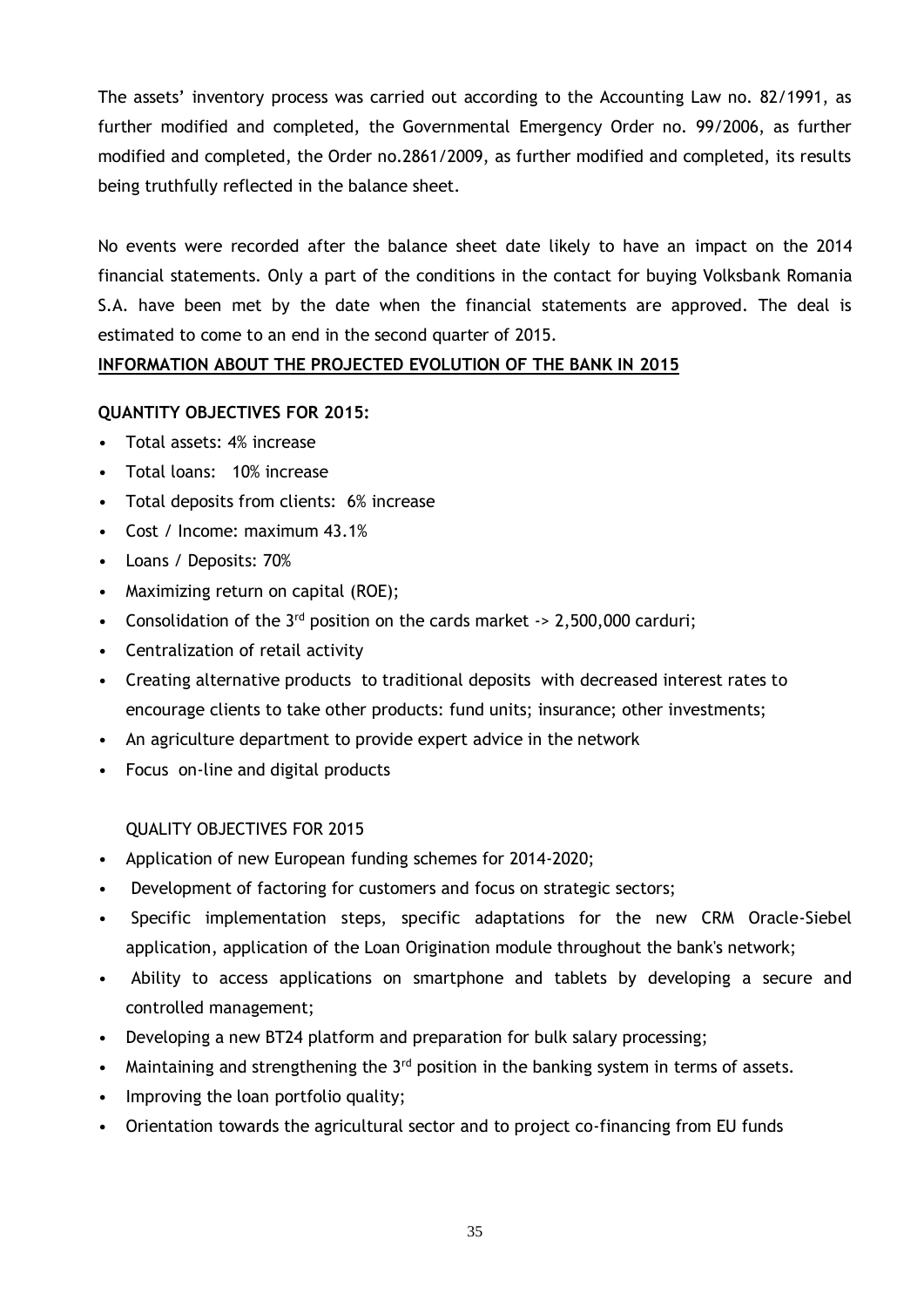#### <span id="page-37-0"></span>**INVESTMENT PLAN FOR 2015**

#### **Investment budget for 2015**

- Branches + buildings 48.85 million RON
- IT investments and Cards 69.13 million RON
- 
- 

Other 10.74 million RON • Security 12.57 million RON

**Bank investments 141.29 million RON**

## <span id="page-37-1"></span>**PROPOSED BALANCE SHEET AND INCOME STATEMENT FOR 2015**

The estimation of ratios for the year 2015 was based on individual financial statements prepared in accordance with International Financial Reporting Standards adopted by the European Union, this being the single reporting framework for credit institutions in Romania since January 1, 2012.

For 2015 budget projection we took into consideration certain assumptions, including those related to inflation dynamics and exchange rate. It was used an average annual inflation rate of 2.5% per year and an average exchange rate of 4.35 RON/EUR, according to monthly [assessments](http://hallo.ro/search.do?l=ro&d=en&query=assessment) of macroeconomic process which were compiled by BT at the end of 2014. For the first quarter of year 2015 it was assessed an exchange rate of approximately 4.40 RON/EUR based on macroeconomic forecasts brought up-to-date. After certain analysis appears that the exchange rate difference doesn't have a significant impact upon the budget.

The assets are expected to increase by 4% compared to the 2014 level (up to 37,000 million RON). In the assets structure, the estimated loan weight is over 56.2 %, cash and cash equivalents of 17.3 % and security investments of 27 %.

As regards the structure of liabilities in 2015, the increase of customer deposits vs. 2014 is estimated to be 6%, with a weight of 85.7 % in total liabilities.

The budget ratios for 2015 submitted to the GSM approval are determined in order to support the proposed business objectives and are correlated with prudential and supervisory standards.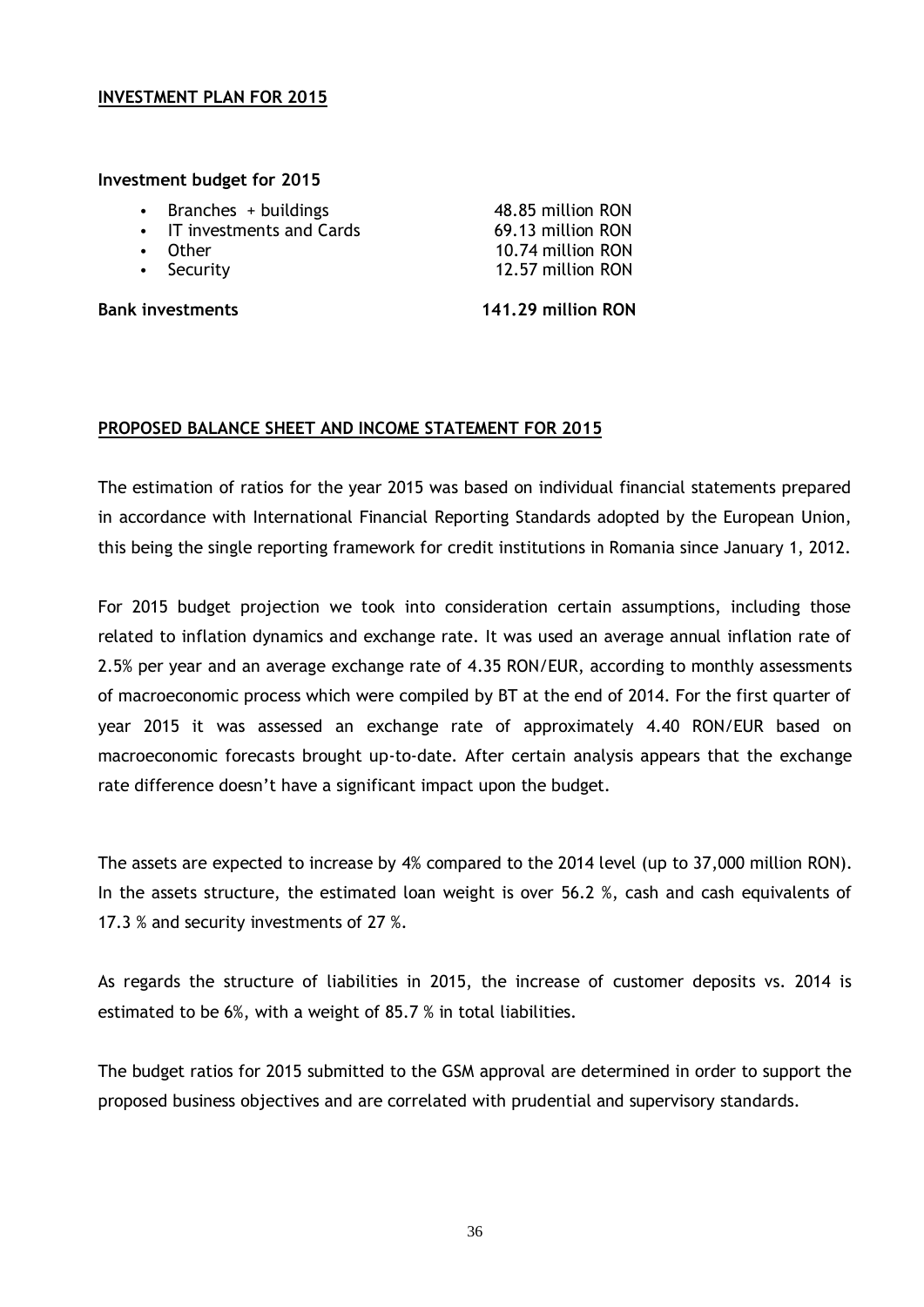#### **BUDGET OF REVENUES AND EXPENSES 2015**

|                           |                      | <b>Million RON</b>   |
|---------------------------|----------------------|----------------------|
| <b>BALANCE SHEET</b>      | <b>Realized 2014</b> | <b>Budgeted 2015</b> |
| Cash and cash equivalents | 6,442                | 6,438                |
| <b>Securities</b>         | 11,068               | 10,059               |
| Loans to customers        | 20,020               | 22,102               |
| Loan provisions           | (2, 503)             | (2, 356)             |
| <b>Fixed assets</b>       | 360                  | 531                  |
| Equity investments        | 75                   | 79                   |
| Other assets              | 157                  | 147                  |
| <b>Total Assets</b>       | 35,619               | 37,000               |
|                           |                      |                      |
| Shareholders' equity      | 3,702                | 4,193                |
| Subordinated loan         | 395                  | 405                  |
| Deposits from customers   | 30,045               | 31,716               |
| Deposits from banks       | 1,085                | 461                  |
| <b>Other liabilities</b>  | 395                  | 225                  |
| <b>Total Liabilities</b>  | 35,619               | 37,000               |

| <b>PROFIT &amp; LOSS ACCOUNT</b> | <b>Realized 2014</b> | <b>Budgeted 2015</b> |
|----------------------------------|----------------------|----------------------|
| Net income from securities       | 647                  | 512                  |
| Net interest income              | 823                  | 928                  |
| Net commission income            | 408                  | 441                  |
| Trading profit/loss              | 133                  | 150                  |
| Contribution to guarantee fund   | (73)                 | (80)                 |
| Other income                     | 62                   | 64                   |
| TOTAL OPERATING INCOME           | 2,000                | 2,015                |
|                                  |                      |                      |
| Staff expenses                   | 451                  | 488                  |
| <b>EXPENSES</b>                  | 377                  | 381                  |
| <b>OPERATIONAL EXPENSES</b>      | 828                  | 869                  |
| <b>PROFIT BEFORE PROVISIONS</b>  | 1,172                | 1,146                |
| Provisions                       | 667                  | 550                  |
| <b>TOTAL EXPENSES</b>            | 1,495                | 1,419                |
| <b>GROSS PROFIT</b>              | 505                  | 596                  |

Considering the information presented in this report, we submit to discussion the activity performed by the bank in 2014 and we propose to the General Shareholders Meeting the approval of the following statements:

- Individual financial statements
	- 1. Individual Profit and loss account